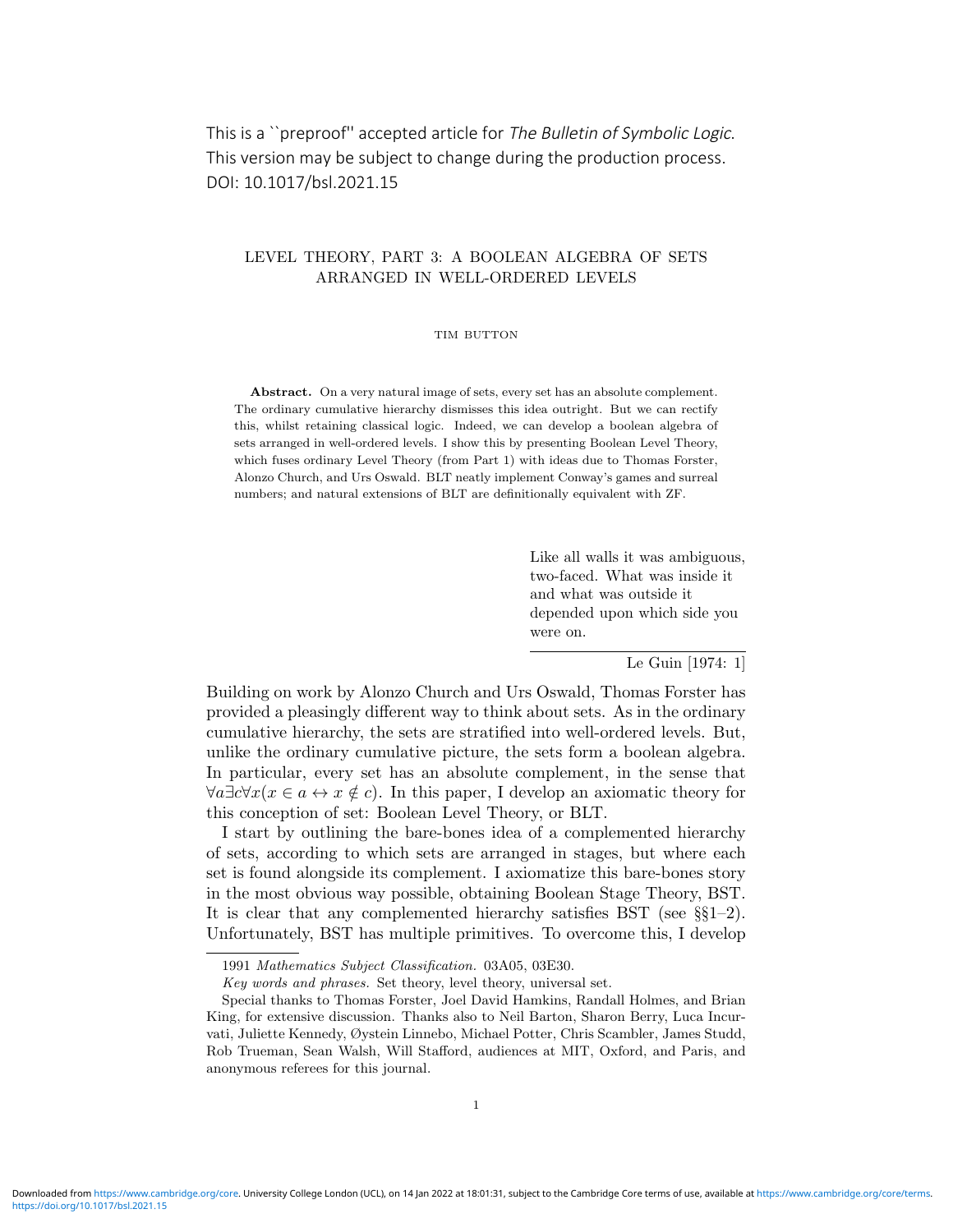Boolean Level Theory, BLT. The only primitive of BLT is  $\in$ , but BLT and BST say exactly the same things about sets. As such, any complemented hierarchy satisfies BLT. Moreover, BLT is quasi-categorical (see §§3–5). I then provide two interpretations using  $BLT_{ZF}$  (an obvious extension of BLT): we can regard ZF as a proper part of  $BLT_{ZF}$ ; but ZF is definitionally equivalent to  $BLT_{ZF}$  (see §§6–7). I close by explaining how to implement Conway's games and surreal numbers in BLT (see §8).

This paper is the third in a triptych. It closely mirrors Part 1, but can be read in isolation. Let me repeat, though, that Part 1 is hugely indebted to the work of Dana Scott, Richard Montague, George Boolos, John Derrick, and Michael Potter; this paper inherits those debts.<sup>1</sup>

Some remarks on notation (which is exactly as in Pt.1 §0). I use secondorder logic throughout. Mostly, though, this is just for convenience. Except when discussing quasi-categoricity (see §5), any second-order claim can be replaced with a first-order schema in the obvious way. I use some simple abbreviations (where  $\Psi$  can be any predicate whose only free variable is x, and  $\triangleleft$  can be any infix predicate):

$$
(\forall x : \Psi)\phi := \forall x(\Psi(x) \to \phi) \qquad (\forall x \leq y)\phi := \forall x(x \leq y \to \phi)
$$
  

$$
(\exists x : \Psi)\phi := \exists x(\Psi(x) \land \phi) \qquad (\exists x \leq y)\phi := \exists x(x \leq y \land \phi)
$$

I also concatenate infix conjunctions, writing things like  $a \subseteq r \in s \in t$  for  $a \subseteq r \wedge r \in s \wedge s \in t$ . And I run these devices together; so  $(\forall x \notin x \in$  $a)x \subseteq a$  abbreviates  $\forall x((x \notin x \land x \in a) \rightarrow x \subseteq a)$ . When I announce a result or definition, I list in brackets the axioms I am assuming. For readability, all proofs are relegated to the appendices.

§1. The Complemented Story. Here is a very natural image of sets: sets are not just collections of objects; sets partition the universe, and both sides of the partition yield a set. There is the set of sheep; and there is the set of non-sheep. There is the set of natural numbers; and there is the set of everything else. There is the empty set; and there is the universal set.

Many will reject this image out of hand. Supposedly, the paradoxes of naïve set theory have taught us that there is no universal set; for if there were a universal set  $V = \{x : x = x\}$ , then Separation would entail the existence of the Russell set  $\{x : x \notin x\}$ , which is a contradiction.

That reasoning, though, is too quick. Separation is incompatible with the existence of  $V<sup>2</sup>$ . More generally, Separation is incompatible with the principle of Complementation (i.e. with the principle that every set

<sup>1</sup>See in particular Montague [1965: 139], Montague, Scott, and Tarski [unpublished: §22], Scott [1960] [1974], Boolos [1971: 8–11] [1989], and Potter [1990: 16–22] [2004: ch.3].

 $2$ NB: I assume classical logic throughout.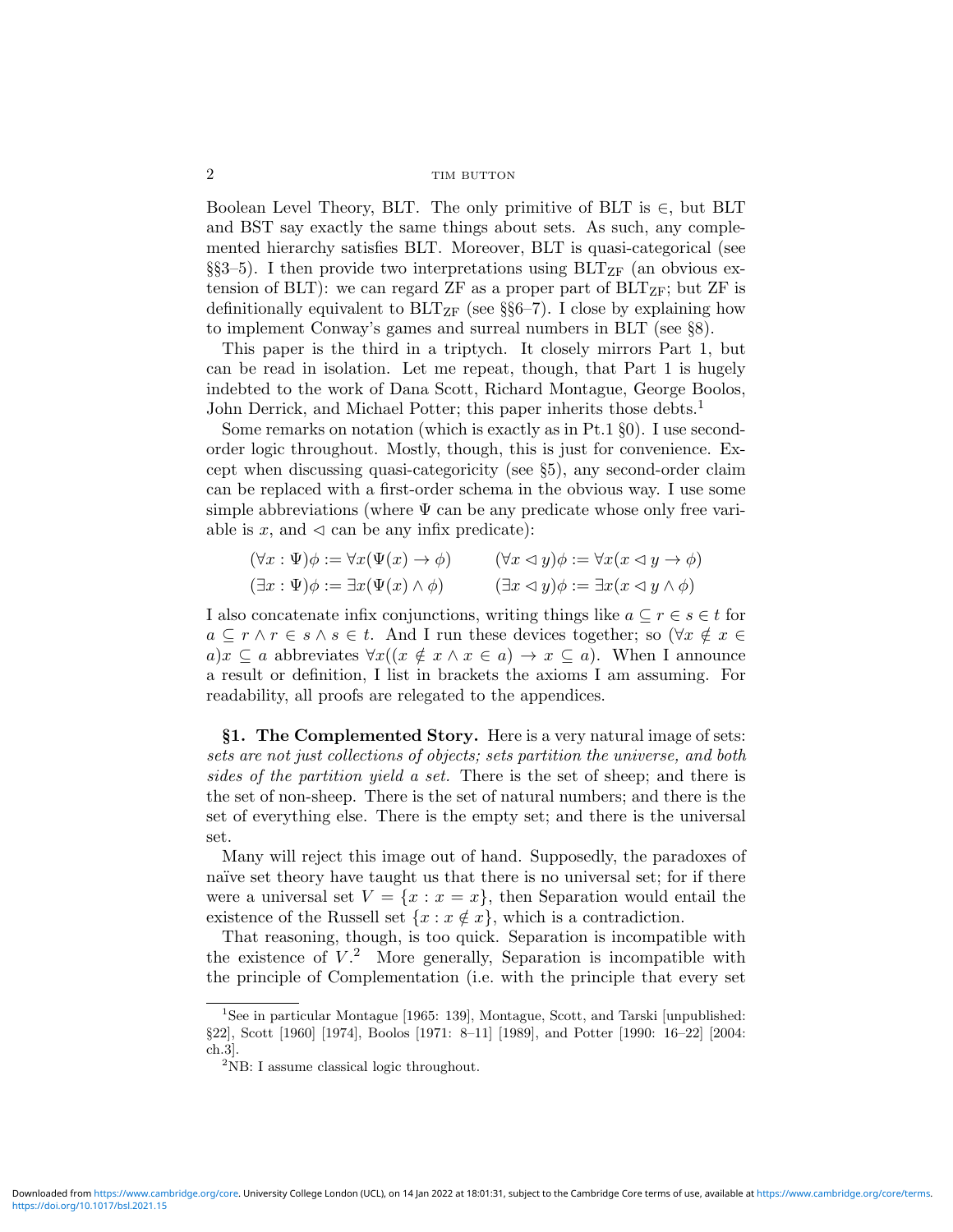has an absolute complement). But it does not immediately follow that Complementation is false; only that we must choose between Separation and Complementation.

Both principles are very natural. Separation, however, has the weight of history behind it; and this might not merely be a historical accident. There is a serious argument in favour of Separation and against Complementation, which runs as follows. The paradoxes of naïve set theory forced us to develop a less naïve conception of set. The best such conception (according to this argument) is the cumulative iterative conception, as articulated by this bare-bones story (recycled from Pt.1):

The Basic Story. Sets are arranged in stages. Every set is found at some stage. At any stage s: for any sets found before s, we find a set whose members are exactly those sets. We find nothing else at s.

It is easy to see that this conception of set yields Separation rather than Complementation: any subset of a set a occurs at (or before) any stage at which a itself occurs. So (the argument concludes) we should embrace Separation and reject Complementation.

I take this argument very seriously. However, its success hinges on whether the ordinary cumulative iterative conception really is the 'best' conception of set. Whatever exactly 'best' is supposed to mean, the argument lays down a challenge: produce an equally good or better conception of set, which accepts Complementation and rejects Separation.

This paper considers a very specific reply to this challenge, due to Forster's development of work by Church and Oswald.<sup>3</sup> Forster's idea is to make a small tweak to the story of the ordinary hierarchy, so that 'each time we [find] a new set . . . we also [find] a companion to it which

<sup>3</sup> Church [1974] and Oswald [1976]; see also Mitchell [1976] and Sheridan [2016]. Forster [2001] includes a nice summary of the technicalities behind the original Church– Oswald idea.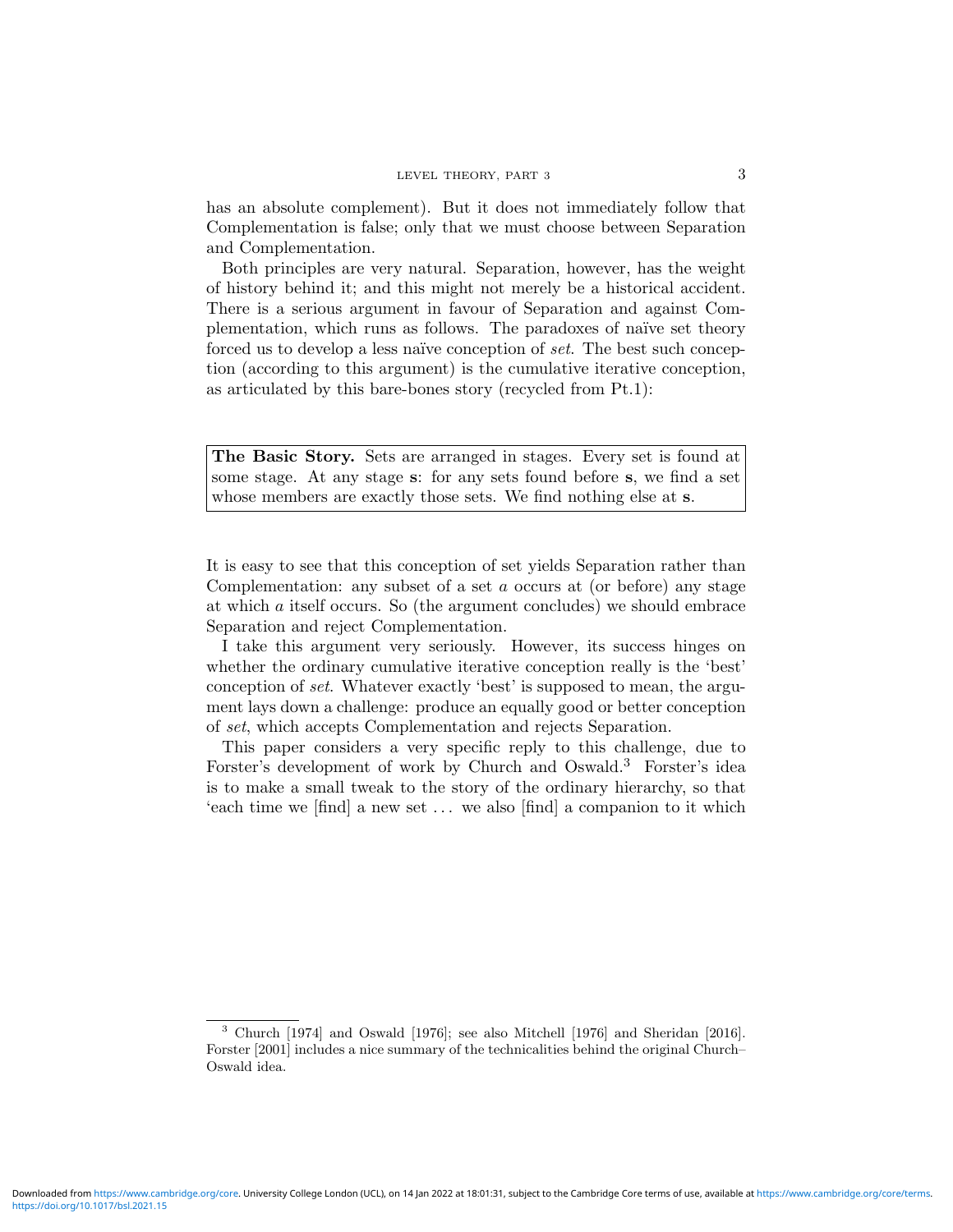is to be its complement'.<sup>4</sup> In slightly more detail, we offer the following bare-bones story:

The Complemented Story. Sets are arranged in stages. Every set is found at some stage. At any stage s: for any sets found before s, we find both

(Lo) a set whose members are exactly those sets, and

 $(Hi)$  a set whose *non-members* are exactly those sets.

We find nothing else at s.

According to our new story, we find each set using either clause  $(L_0)$  or clause  $(H_i)$ . Moreover, if we find a set using clause  $(Lo)$ , then we find its absolute complement using clause  $(H<sub>i</sub>)$ , and vice versa. This is the absolute complement since, in clause  $(H_i)$ , we quantify over all sets that will ever be discovered, not just those discovered before stage s. This story therefore secures Complementation; it describes the bare idea of a complemented hierarchy of sets. But it only describes the bare idea, since, for example, it says nothing about the height of the hierarchy.

In what follows, I will develop an axiomatic theory of this story, and explore that theory's behaviour. To be clear: I am not claiming that we should reject the ordinary hierarchy in favour of the complemented. My aim is only to provide a coherent (and surprisingly elegant) conception of set which allows for Complementation rather than Separation.

In what follows, I will speak of *low* sets and *high* sets.<sup>5</sup> A set is low iff we find it using clause  $(Lo)$ ; we characterize low sets by saying 'exactly

If we admit contingently-existing urelements, then the discussion of intensionality becomes much more complicated. In the actual world, Boudica  $\in \{x : x = x\}$ ; but in a possible world where she never existed, Boudica  $\notin \{x : x = x\}$ ; by contrast, in all possible worlds, Boudica  $\notin \{x : x \neq x\}$ . From this, one might infer that V is intensional whereas  $\emptyset$  is not. But this inference is not immediate; it requires two substantial, further, assumptions: (1) that the descriptions  $\{x : x \neq x\}$  and  $\{x : x = x\}$ *rigidly* designate  $\emptyset$  and V respectively, and (2) that intensionality concerns trans-world variation of members rather than trans-world variation of non-members. I hope to explore both assumptions elsewhere. (Thanks to James Studd, Timothy Williamson, Stephen Yablo, and an anonymous referee for this journal, for pushing me on this point.)

<sup>5</sup>Note that every set will be low or high. This terminology departs somewhat from Church's. Church [1974: 298] defined 'a low set as a set which has a one-to-one relation with a well-founded set' and 'a *high* set as a set which is the complement of a low set'. This leaves logical space for sets which are neither low nor high (in Church's terms),

<sup>4</sup> Forster [2008: 100]. Note that I speak of 'finding' sets, whereas Forster speaks of 'creating' them. Talk of 'creation' leads Forster to say that the members of V change, stage-by-stage, as more sets are created, so that V is 'intensional', in a way that  $\emptyset$  is not [2008: 100]. I think that Forster should regard  $\emptyset$  as equally 'intensional', since what ∅ omits changes, stage-by-stage. However, if sets are discovered (rather than created) stage-by-stage, then all issues concerning intensionality can be side-stepped: all that changes, stage-by-stage, is our knowledge about  $V$ 's members and  $\emptyset$ 's non-members.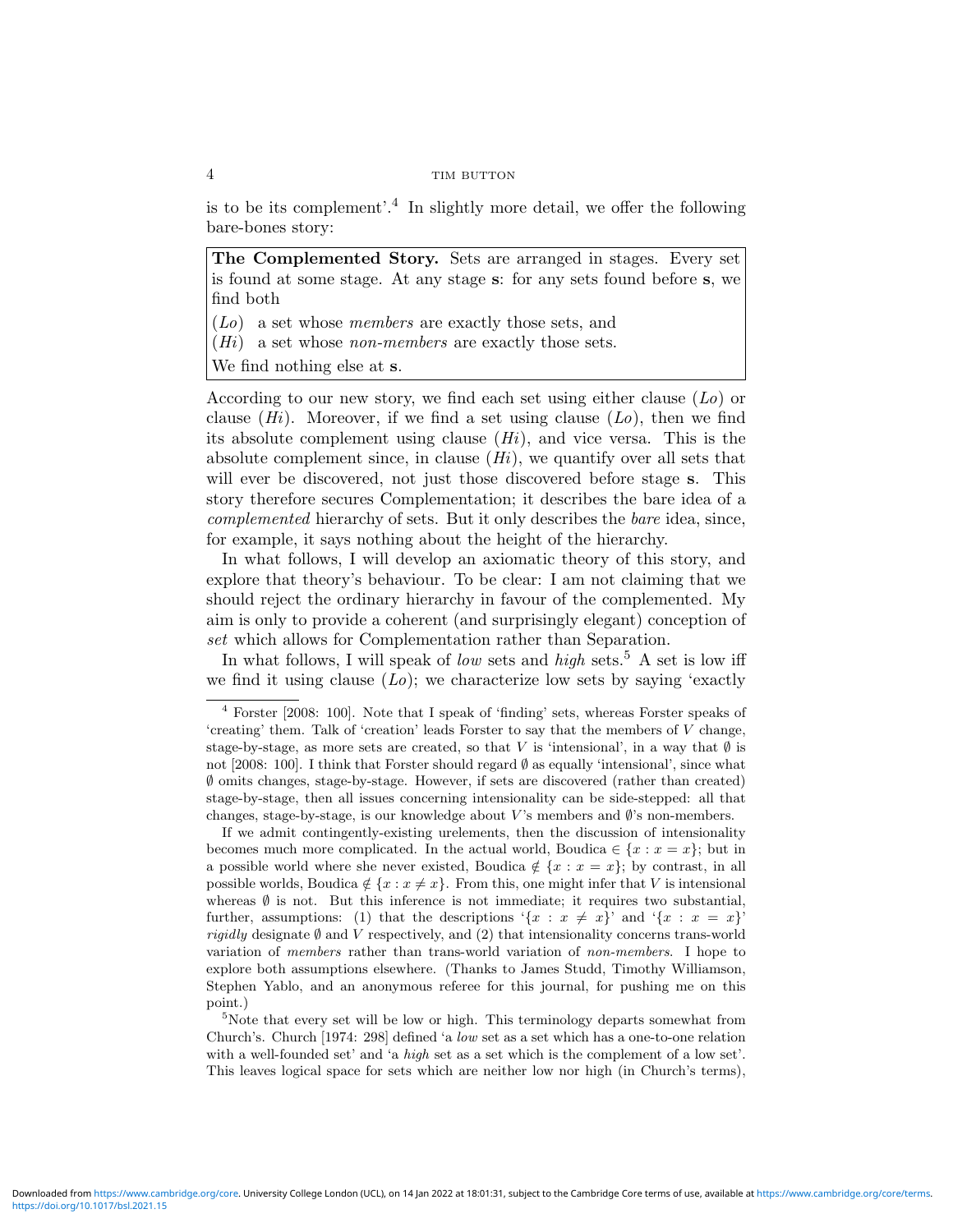these things, which we found earlier, are this set's members'. The limiting case of a low set is the empty set,  $\emptyset$ . A set is high iff we find it using clause  $(H<sub>i</sub>)$ ; we characterize high sets by saying 'exactly these things, which we found earlier, are omitted from this set'. The limiting case of a high set is the universe,  $V$ . (Note that low sets can have high sets as members, e.g.  $\{V\}$  would be a low set with a high member.)

§2. Boolean Stage Theory. Given a model of ZF, there are simple methods for constructing models of the complemented hierarchy.<sup>6</sup> However, if the idea of a complemented hierarchy is genuinely to rival that of the ordinary hierarchy, it cannot remain parasitic upon ZF; it needs a fully autonomous theory. I will provide such a theory over the next two sections.<sup>7</sup>

The Complemented Story, which introduces the bare-bones idea of a complemented hierarchy, speaks of both stages and sets. To begin, then, I will present a theory which quantifies distinctly over both sorts of entities. Boolean Stage Theory, or BST, has two distinct sorts of first-order variable, for *sets* (lower-case italic) and for **stages** (lower-case bold). It has five primitive predicates:

- ∈: a relation between sets; read 'a ∈ b' as 'a is in b'
- $\langle$ : a relation between stages; read '**r**  $\langle$  **s**' as '**r** is before **s**'
- $\preceq$ : a relation between a set and a stage; read ' $a \preceq s$ ' as 'a is found at s'
- Lo: a property of sets; read ' $Lo(a)$ ' as 'a is low', i.e. we find a using clause  $(Lo)$
- Hi: a property of sets; read 'Hi(a)' as 'a is high', i.e. we find a using clause  $(Hi)$

For brevity, I write  $a \prec s$  for  $\exists r (a \preceq r \prec s)$ , i.e. a is found before s. Then BST has eight axioms:<sup>8</sup>

Extensionality  $\forall a \forall b (\forall x (x \in a \leftrightarrow x \in b) \rightarrow a = b)$ Order ∀r∀s∀t(r < s < t → r < t) Stage  $\forall a \exists s \ a \preceq s$ Cases  $\forall a (Lo(a) \vee Hi(a))$ Priority<sub>Lo</sub>  $\forall$ s( $\forall$ a : Lo)(a  $\preceq$  s  $\rightarrow$  ( $\forall$ x  $\in$  a)x  $\prec$  s) Priority<sub>Hi</sub>  $\forall$ s( $\forall$ a : Hi)(a  $\preceq$  s  $\rightarrow$  ( $\forall$ x  $\notin$  a)x  $\prec$  s)

and Church [1974: 305] used such sets to provide a Frege–Russell definition of cardinal numbers.

<sup>&</sup>lt;sup>6</sup>See Forster [2001: §§1–2] [2008: 106–8]; and my interpretation *I* in §D.1.

<sup>7</sup>The approach in this section follows Scott and Boolos, but in the setting of complemented hierarchies rather than the ordinary hierarchies; see Pt.1 §§1 and 8.

<sup>&</sup>lt;sup>8</sup>Using classical logic yields 'cheap' proofs of the existence of a stage, an empty set, and a universal set, via Stage, Specification<sub>Lo</sub> and Specification<sub>Hi</sub>. Those who find such proofs too cheap might wish to add some explicit existence axioms. (Cf. Pt.1 footnote 2.)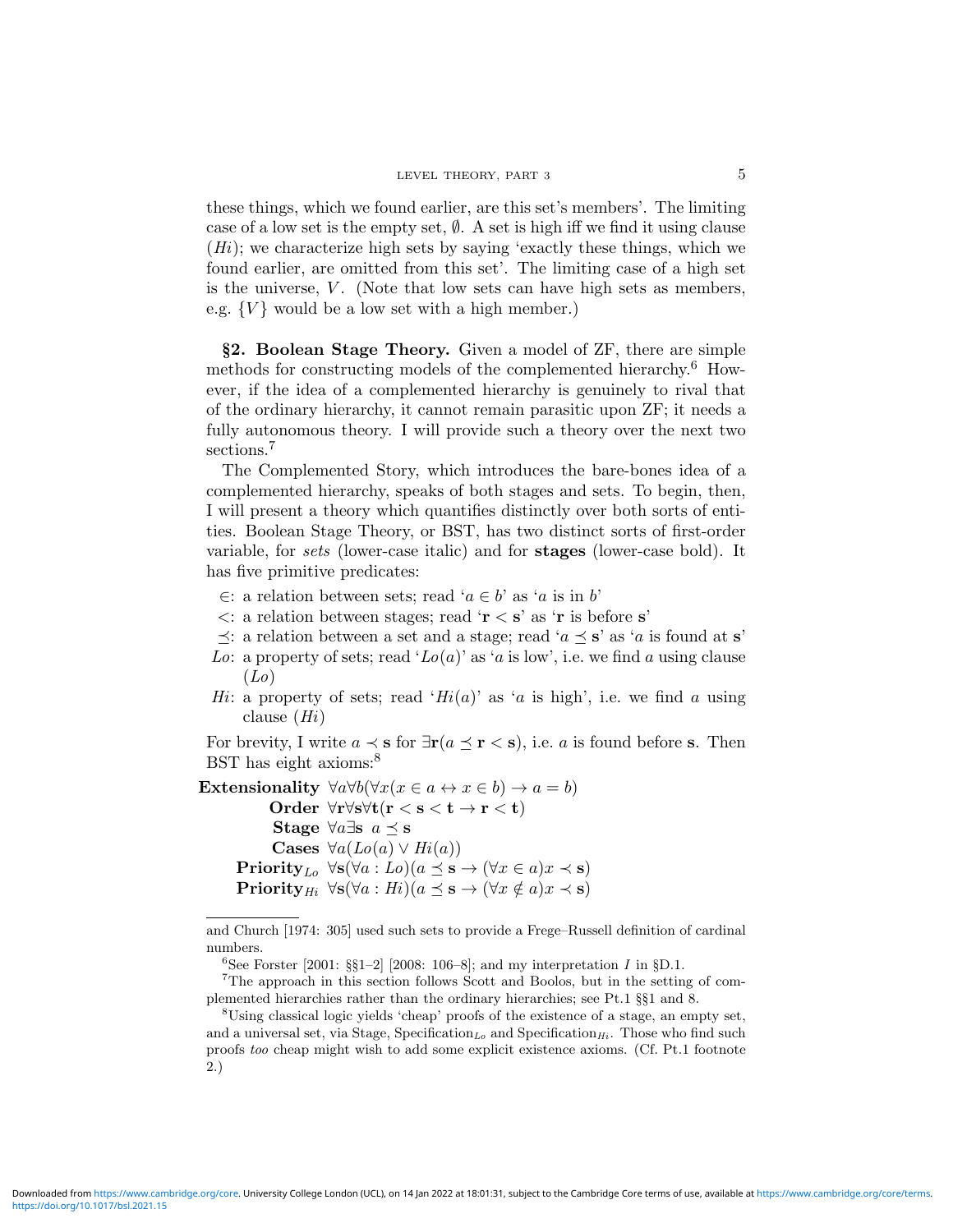$\textbf{Specification}_{Lo} \,\,\forall F \forall \mathbf{s} ((\forall x : F)x \prec \mathbf{s} \rightarrow (\exists a : Lo)(a \preceq \mathbf{s} \wedge \forall x (F(x) \leftrightarrow x \in \mathbf{s}))$ a))) Specification<sub>Hi</sub>  $\forall F\forall s((\forall x : F)x \prec s \rightarrow (\exists a : Hi)(a \preceq s \land \forall x (F(x) \leftrightarrow x \notin g))$  $(a)$ )

I will now explain how to justify each axiom.

The first two axioms make implicit assumptions explicit. Whilst I did not mention Extensionality when I told the story of the complemented hierarchy, I take it as analytic that sets are extensional.<sup>9</sup> Similarly, Order records the analytic fact that 'before' is transitive. Note, though, that I do not explicitly assume that the stages are well-ordered,  $10$  as it is unclear at this point what would justify that assumption. (After all, if we are willing to countenance entities as ill-founded as  $V$ , then it is not immediately obvious that we should refuse to countenance a hierarchy with infinite descending chains of stages. And the Complemented Story does not explicitly require that the stages be well-ordered.)

Informally, Stage says that every set is discovered at some stage; this claim appears verbatim in the Complemented Story. Likewise, Cases says that every set is either low or high, and this is immediate from the fact that every set is discovered using either clause  $(L_0)$  or clause  $(H_i)$ . (Note, though, that I do not assume at the outset that this is an exclusive disjunction; initially, we should be open to the thought that one set could be discovered using both clauses.)<sup>11</sup>

Next, Priority<sub>Lo</sub> and Priority<sub>Hi</sub> say that if we find a low set at a stage, then we find all its members earlier, and if we find a high set at a stage, then we find all its non-members earlier; both claims follow from clauses  $(Lo)$  and  $(Hi)$ . Finally, Specification<sub>Lo</sub> and Specification<sub>Hi</sub> say that if every  $F$  was found before a certain stage, then at that stage we find both the low set of all  $Fs$ , and the high set of all non- $Fs$ ; again, both claims follow from  $(Lo)$  and  $(Hi)$ .

Since all eight axioms hold of the Complemented Story, any complemented hierarchy satisfies BST.

§3. Boolean Level Theory. Unfortunately, BST contains rather a lot of primitives. Fortunately, most of them can be eliminated. In this section, I present Boolean Level Theory, or BLT. This theory's only primitive is  $\in$ , but it makes exactly the same claims about sets as BST does.<sup>12</sup> I start with a key definition:<sup>13</sup>

 $9$ For brevity of exposition, I am considering hierarchies of pure sets.

<sup>10</sup>Here I part company with Forster [2008: 100], who explicitly stipulates that the stages are well-ordered. Ultimately, BST proves a well-ordering result (Theorem 4.1).

 $^{11}$ Ultimately, BST proves that no set is discovered using both clauses (Lemma B.7).  $12$ The approach in this section mirrors Pt.1 §§2-4, which builds on work by Montague, Scott, Derrick and Potter; see also Pt.1 §8.

<sup>13</sup>Compare Montague's and Scott's ¶-operation, presented in Pt.1 Definition 2.1.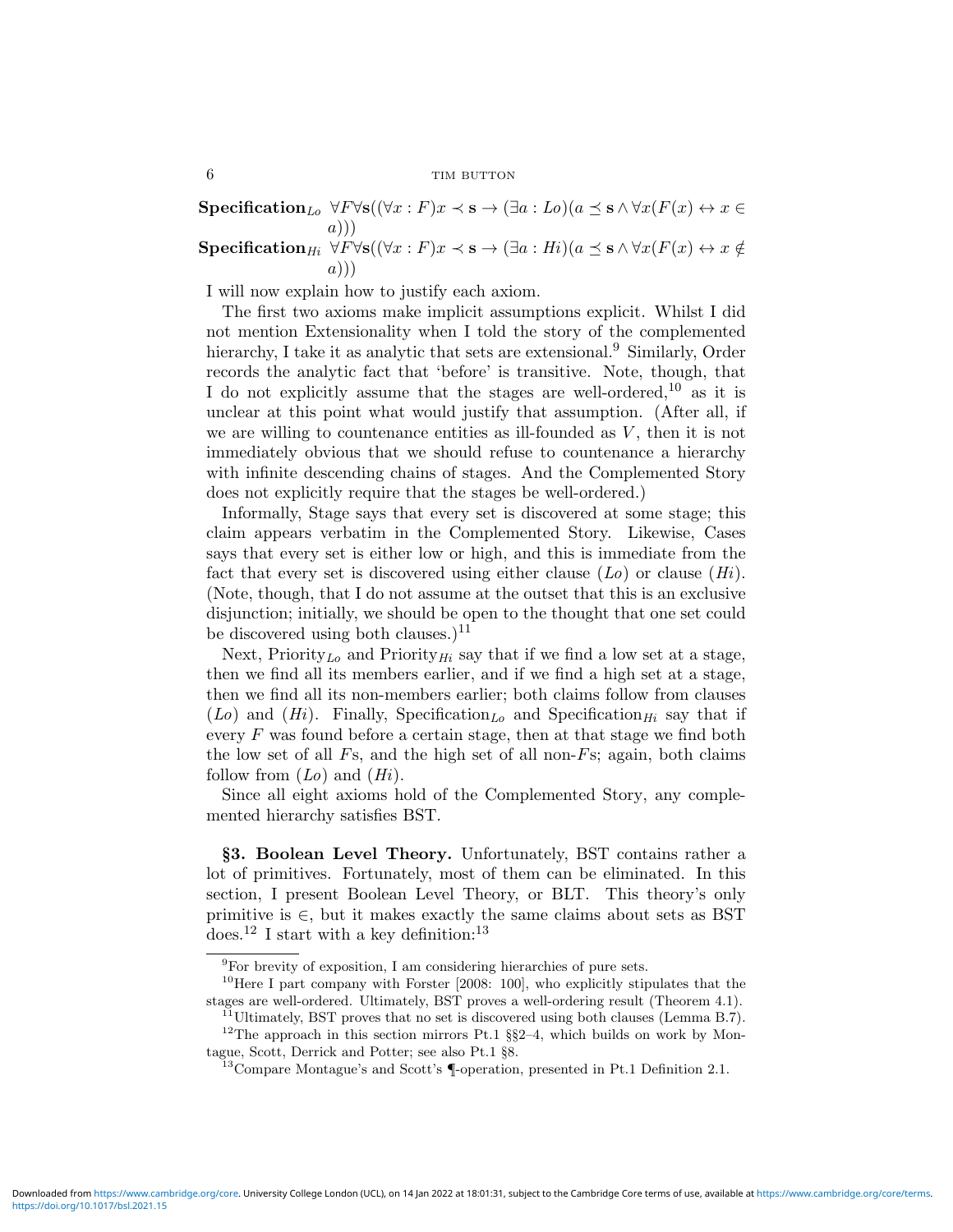DEFINITION 3.1. For any set a, let a's absolute complement be  $\bar{a} =$  ${x : x \notin a}$ , if it exists. Let  $\mathbf{P}a = {x : (\exists c \notin c \in a)(x \subseteq c \vee \overline{x} \subseteq c)}$ , if it  $exists.$ <sup>14</sup>

The definition of  $\bar{a}$  needs no comment, but the definition of  $\mathbf{P}a$  merits explanation. It turns out that BST proves that a is low iff  $a \notin a$ , and a is high iff  $a \in a$  (see Lemma B.7). Seen in this light, **P**a collects together all the subsets of low members of  $a$ , and all the complements of such subsets. As a specific example, if b is low, then  $P\{b\} = \{x : x \subseteq b \lor \overline{x} \subseteq b\}$ , i.e. it is the result of closing b's powerset under complements. We use this operation in this next definition (where 'bistory' is short for 'booleanhistory', and 'bevel' is short for 'boolean-level'):<sup>15</sup>

DEFINITION 3.2. Say that h is a bistory, written Bist(h), iff  $h \notin h \wedge$  $(\forall x \in h)x = \mathbf{P}(x \cap h)$ . Say that s is a bevel, written Bev(s), iff  $(\exists h :$  $Bist$ ) $s = Ph$ .

The intuitive idea behind Definition 3.2 is that the bevels go proxy for the stages of the Complemented Story, and each bistory is an initial sequence of bevels. (It is far from obvious that these definitions work as described, but we will soon see that they do.) Using these definitions, BLT has just four axioms:<sup>16</sup>

Extensionality  $\forall a \forall b (\forall x (x \in a \leftrightarrow x \in b) \rightarrow a = b)$ Complements  $\forall a(\exists c = \bar{a})(a \notin a \leftrightarrow c \in c)$ Separation<sub>∉</sub>  $\forall F(\forall a \notin a)(\exists b \notin b) \forall x (x \in b \leftrightarrow (F(x) \land x \in a))$  $\textbf{Stratification}_{\notin}\ (\forall a\notin a)(\exists s:Bev)a\subseteq s$ 

Intuitively, Complements tells us that every set has a complement, and a set is low iff its complement is high; Separation<sub>∉</sub> tells us that arbitrary subsets of low sets exist (and are low); and  $Stratification_{\notin}$  tells us that every low set is a subset of some bevel (which corresponds to the thought that it is found at some stage). These axioms and definitions are vindicated by this next result, which shows that BLT has exactly the same set-theoretic content as BST (see §B for the proof):

THEOREM 3.3. BST  $\vdash \phi$  iff BLT  $\vdash \phi$ , for any BLT-sentence  $\phi$ .

<sup>15</sup>Compare Pt. 1 Definition 2.2, which simplifies the Derrick–Potter definition of 'level'. Here, 'bistory' is short for 'boolean-history'; 'bevel' is short for 'boolean level'.

<sup>16</sup>As in footnote 8, classical logic yields a 'cheap' proof of the existence of  $\emptyset$  and V.

<sup>&</sup>lt;sup>14</sup>By the notational conventions,  $\mathbf{P}a = \{x : \exists c (c \in a \land c \notin c \land (x \subseteq c \lor \overline{x} \subseteq c))\}.$ BLT's axiom Complements guarantees that  $\bar{a}$  exists for every a. However, we do not initially assume that  $\mathbf{P}a$  exists for every  $a$ ; instead, we initially treat every expression of the form ' $b = \mathbf{P}a'$  as shorthand for ' $\forall x(x \in b \leftrightarrow (\exists c \notin c \in a)(x \subseteq c \vee (\exists z \subseteq c)\forall y(y \in a))$  $z \leftrightarrow y \notin x$ ))', and must double-check whether **P**a exists. Ultimately, though, BLT proves that Pa exists for every a: if  $a \notin a$  then Pa  $\subseteq$  Ba (see Definition 4.3); if  $a \in a$ then  $\mathbf{P}a = V$ .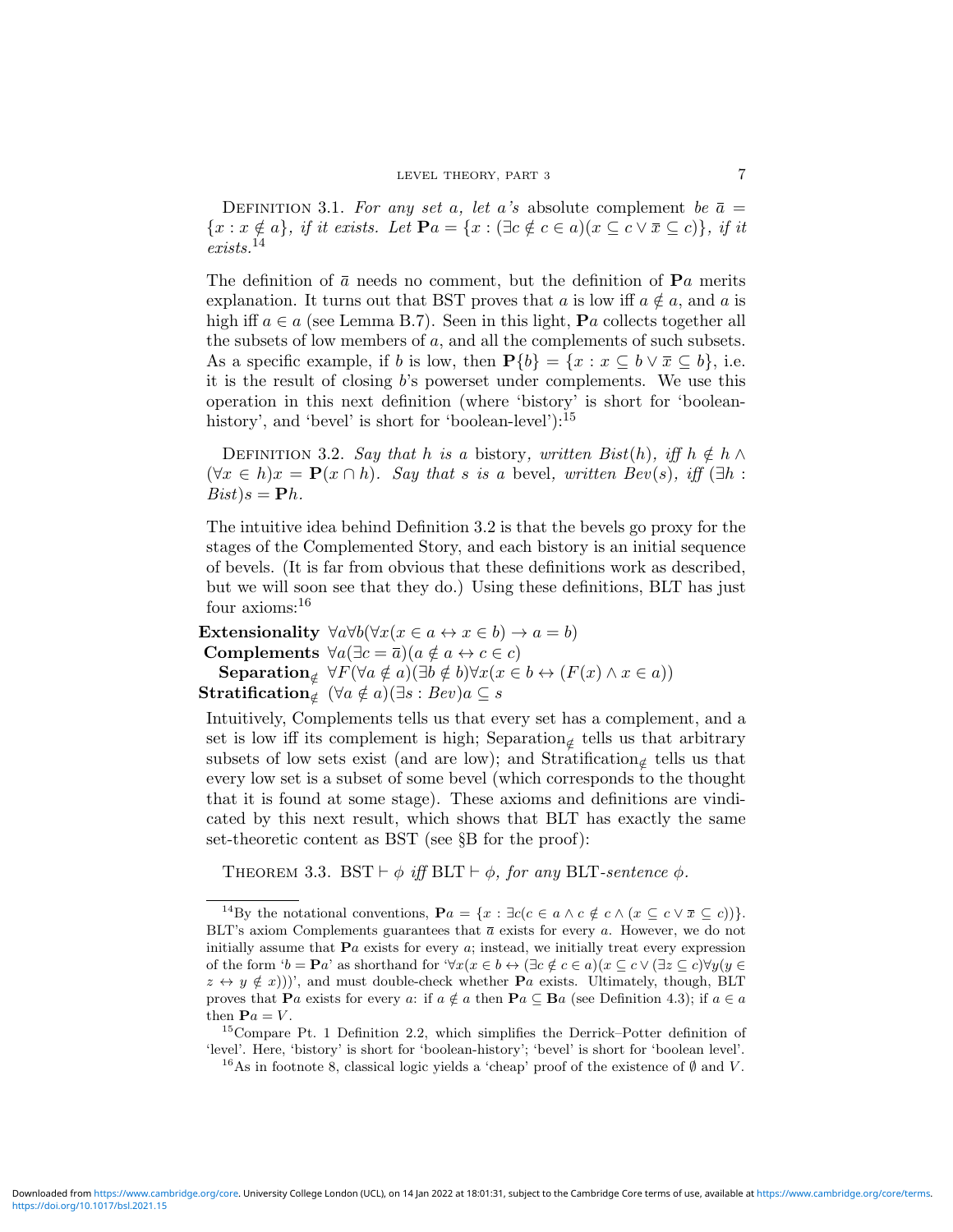Otherwise put: no information about sets is gained or lost by moving between BST and BLT. Moreover, since every complemented hierarchy satisfies BST, every complemented hierarchy satisfies BLT. In what follows, then, I will treat BLT as the canonical theory of complemented hierarchies.

§4. Characteristics and extensions of BLT. To give a sense of how BLT behaves, I will state some of its 'characteristic' results (the proofs are in §A). The first two results allow us to characterize BLT with a simple slogan: a boolean algebra of sets arranged in well-ordered levels.

THEOREM 4.1 (BLT). The bevels are well-ordered by  $\in$ .

THEOREM 4.2 (BLT). The sets form a boolean algebra under complementation,  $\cap$  and  $\cup$ .

This first result is quite surprising:<sup>17</sup> the Complemented Story does not explicitly specify that the stages must be well-ordered (see  $\S2$ ); but, since every complemented hierarchy satisfies BLT (see §3), every complemented hierarchy has well-ordered levels.

The well-ordering of the bevels yields a powerful tool, which intuitively allows us to consider the bevel at which a set is first found:

DEFINITION 4.3 (BLT). If  $a \notin a$ , let **B**a be the  $\in$ -least bevel with a as a subsetq; i.e.,  $a \subseteq \mathbf{B}a$  and  $\neg(\exists s : Bev)a \subseteq s \in \mathbf{B}a$ . If  $a \in a$ , let  $\mathbf{B}a = \mathbf{B}\overline{a}$ .

Note that  $\mathbf{B}a$  exists for any a, by Stratification<sub> $\notin$ </sub>, Complements and Theorem 4.1.

A third characteristic result is that there is a contra-automorphism on the universe.<sup>18</sup> Roughly put: replacing membership with non-membership (and vice versa) yields an isomorphic universe. Formally:

DEFINITION 4.4. We recursively define a's negative, written  $-a$ , as follows:

 $-a := \overline{\{-x : x \in a\}}, \text{ if } a \notin a \qquad -a := \{-x : x \notin a\}, \text{ if } a \in a$ 

THEOREM 4.5 (BLT).  $\forall a \forall b (a \in b \leftrightarrow -a \notin -b)$ 

This immediately yields a nice duality:

COROLLARY 4.6 (BLT).  $\phi \leftrightarrow \phi^{\circ}$ , for any BLT-sentence  $\phi$ , where  $\phi^{\circ}$ is the sentence which results from  $\phi$  by replacing every '∈' with ' $\notin$ ' and vice versa.

 $^{17}{\rm It}$  will be much less surprising for those who have read Pt.1 §5.

<sup>18</sup>See Forster [2001: Definition 16 and subsequent comments]. This result inspires my epigraph, from Le Guin. I owe the point to Brian King: in 2006, he arrived at an idea like the Complemented Story (independently of Forster) and explained it using Le Guin's image.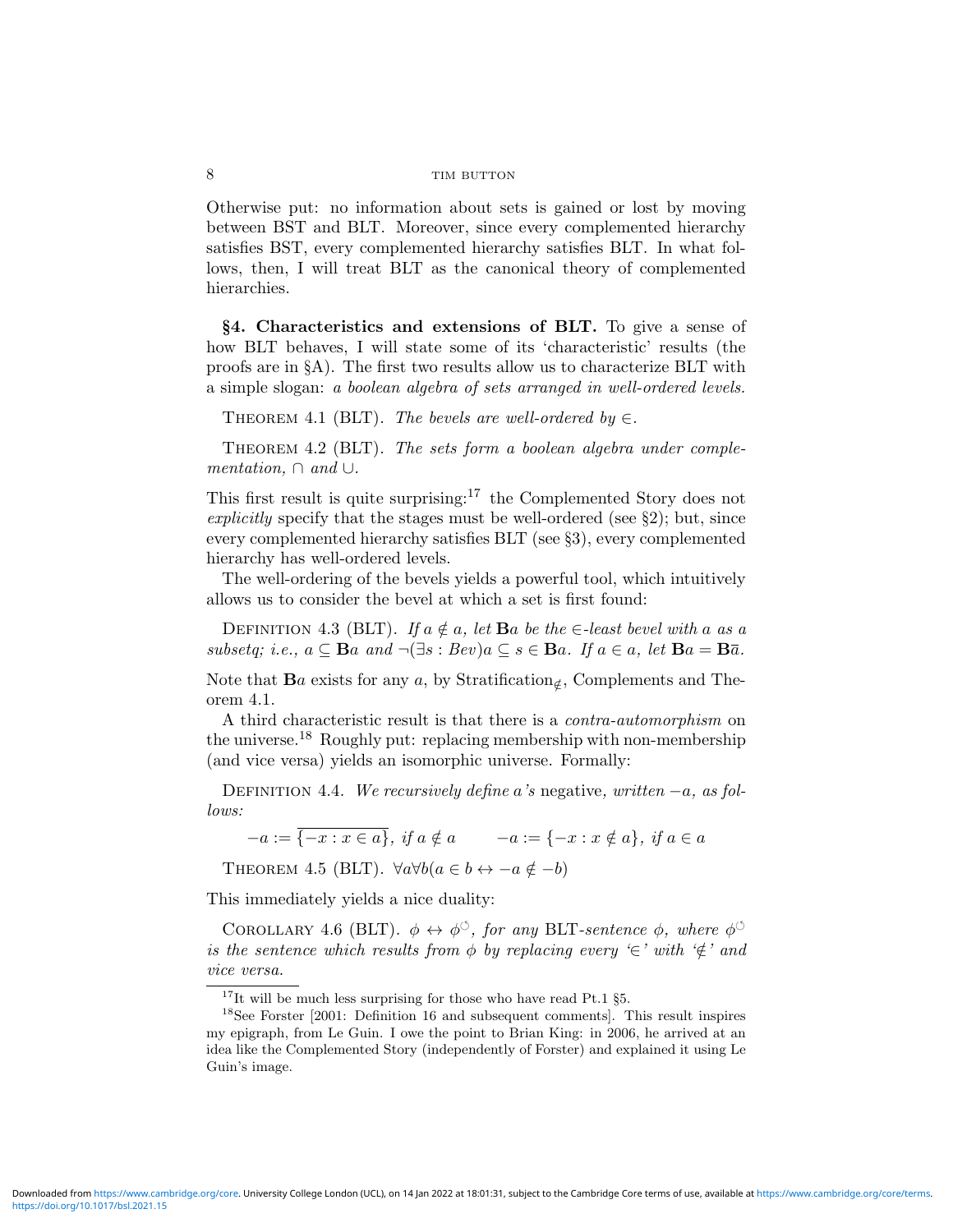These results highlight some of BLT's deductive strengths. Now let me comment on its (deliberate) weakness. By design, BLT axiomatizes only the bare idea of a complemented hierarchy, and so makes no comment on the hierarchy's height.<sup>19</sup> If we want to ensure that our hierarchy is reasonably tall, three axioms suggest themselves (where  $P'$  is a secondorder function-variable in the statement of Unbounded<sub>∉</sub>):

Endless<sub>$$
\notin
$$</sub>  $(\forall s : Bev)(\exists t : Bev)s \in t$   
Infinity <sub>$\notin$</sub>   $(\exists s : Bev)((\exists q : Bev)q \in s \land (\forall q : Bev)(q \in s \rightarrow (\exists r : Bev)q \in r \in s))$ 

Unbounded<sub>∉</sub>  $\forall P(\forall a \notin a)(\exists s : Bev)(\forall x \in a)P(x) \in s$ 

Endless<sub>∉</sub> says there is no last bevel. Infinity<sub>∉</sub> says that there is an infinite bevel, i.e. a bevel with no immediate predecessor. Unbounded<sub>∉</sub> states that the hierarchy of bevels is so tall that no low set can be mapped unboundedly into it (recall that the low sets are precisely the non-selfmembered sets).

To make all of this more familiar, here are some simple facts relating BLT to ZF. Let  $BLT_+$  stand for  $BLT +$  Endless<sub></sub> $\epsilon$ , and  $BLT_{ZF}$  stand for  $BLT + Infinity_{\notin} + Unbounded_{\notin}$ ; then:<sup>20</sup>

PROPOSITION 4.7.

(1) BLT proves the Axiom of Empty Set, i.e.  $\exists a \forall x \ x \notin a$ .

(2) BLT proves Union, i.e.  $\forall a(\bigcup a \text{ exists}).$ 

(3) BLT<sub>+</sub> proves Pairing, i.e.  $\forall a \forall b (\{a, b\} \text{ exists})$ , but BLT does not.

(4) BLT<sub>+</sub> proves Powersets-restricted-to-low-sets, i.e.  $(\forall a \notin a)(\wp a \text{ exists}),$ but BLT does not.

(5) BLT contradicts Powersets, i.e. it proves  $\exists a \neg \exists b \forall x (x \in b \leftrightarrow x \subseteq$ a).

(6) BLT proves Foundation-restricted-to-high-sets, i.e.  $(\forall a \in a)(\exists x \in \mathbb{R})$  $a)a \cap x = \emptyset$ .

(7) BLT<sub>+</sub> contradicts Foundation, i.e. it proves  $(\exists a \neq \emptyset)(\forall x \in a)a \cap$  $x \neq \emptyset$ .

(8) BLT<sub>ZF</sub> proves  $Endless_{\notin}$ .

If we want to state this result with maximum shock value: of the standard axioms of ZF, BLT validates only Extensionality, Empty Set, and Union (though BLT is also consistent with Pairing and standard formulations of Infinity).

<sup>&</sup>lt;sup>19</sup>Beyond the fact that classical logic guarantees the existence of at least one stage; see footnotes 8 and 16.

<sup>&</sup>lt;sup>20</sup>Since  $BLT_+$  proves Pairing,  $BLT_+$  extends  $NF_2$ , the sub-theory of Quine's NF whose axioms are Extensionality, Pairing, and Theorem 4.2. However,  $BLT_+$  does not extend NF<sub>O</sub>, the theory which adds to NF<sub>2</sub> the axiom that  $\{x : a \in x\}$  exists for every a; in particular,  $\{x : \emptyset \in \mathcal{X}\}$  does not exist; see the proof of Proposition 4.7.5 in §A. For discussion of  $NF_2$  and  $NF_O$ , see Forster [2001: §2].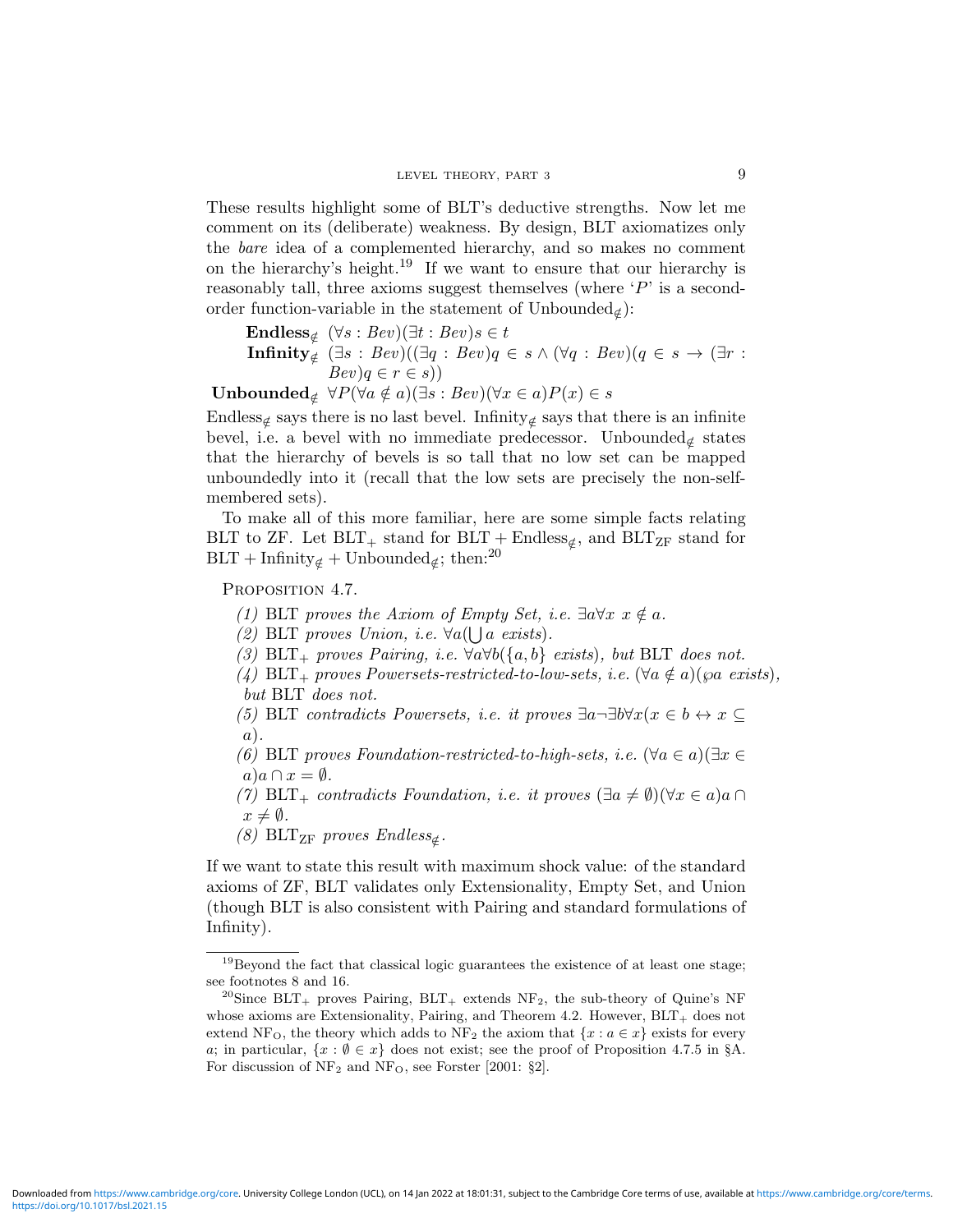§5. The quasi-categoricity of BLT. We have seen that every complemented hierarchy satisfies BLT, so that every complemented hierarchy has well-ordered bevels. In fact, we can push this point further, by noting that BLT is quasi-categorical.<sup>21</sup>

Informally, we can spell out BLT's quasi-categoricity as follows: Any two complemented hierarchies are structurally identical for so far as they both run, but one may be taller than the other. So, when we set up a complemented hierarchy, our only choice is how tall to make it.

In fact, there are at least two ways to explicate the informal idea of quasi-categoricity, and BLT is quasi-categorical on both explications.<sup>22</sup> The first notion of quasi-categoricity should be familiar from Zermelo's results for ZF, and uses the full semantics for second-order logic:

THEOREM 5.1. Given full second-order logic:

- (1) The bevels of any model of BLT are well-ordered.<sup>23</sup>
- (2) For any ordinal  $\alpha > 0$ , there is a model of BLT whose bevels form an  $\alpha$ -sequence.<sup>24</sup>
- (3) Given any two models of BLT, one is isomorphic to an initial segment of the other.<sup>25</sup>

Since this result involves semantic ascent, it is an external quasi-categoricity result. There is also an *internal* quasi-categoricity result for BLT, which is a theorem of the (second-order) object language, but this point requires a little more explanation.

In embracing Extensionality, BLT assumes that everything is a pure set. Here is an easy way to avoid making that assumption. Consider the following formula, which relativises BLT to a new primitive predicate, Pure: 26

$$
\text{BLT}(Pure, \varepsilon) := (\forall a : Pure)(\forall b : Pure)(\forall x (x \varepsilon a \leftrightarrow x \varepsilon b) \to a = b) \land
$$
  

$$
(\forall a : Pure)(\exists c : Pure)((\forall x : Pure)(x \varepsilon c \leftrightarrow x \notin a) \land (a \notin a \leftrightarrow c \varepsilon c)) \land
$$
  

$$
\forall F (\forall a : Pure)(a \notin a \to (\exists b : Pure)(b \notin b \land \forall x (x \varepsilon b \leftrightarrow (F(x) \land x \varepsilon a)))) \land
$$
  

$$
(\forall a : Pure)(a \notin a \to (\exists s : Bev)a \subseteq s) \land
$$
  

$$
\forall x \forall y (y \varepsilon x \to (Pure(x) \land Pure(y)))
$$

<sup>&</sup>lt;sup>21</sup>This mirrors the discussion of LT's quasi-categoricity; see Pt.1  $\S6$ .

<sup>22</sup>Both ways make essential use of second-order logic, albeit in different ways.

<sup>&</sup>lt;sup>23</sup>i.e. if  $\mathcal{M} \models$  BLT then  $\{s \in M : \mathcal{M} \models \text{Bev}(s)\}\$ is well-ordered by  $\in \mathcal{M}$ .

<sup>&</sup>lt;sup>24</sup>i.e. there is some  $\mathcal{M} \models \text{BLT}$  such that  $\{s \in M : \mathcal{M} \models \text{Bev}(s)\}\$ is isomorphic to  $\alpha$ .

<sup>&</sup>lt;sup>25</sup>When A and M are models of BLT, say that A is an *initial segment* of M iff either  $A = M$  or there is some s such that  $M \models Bev(s)$  and A is isomorphic to the substructure of M whose domain is  $\{x \in M : \mathcal{M} \models \mathbf{B}x \in s\}.$ 

<sup>&</sup>lt;sup>26</sup>Here, ' $\subseteq$ ' and '*Bev*' should be defined in terms of  $\varepsilon$  rather than  $\in$ ; similarly for '**B**' in the statement of Theorem 5.2.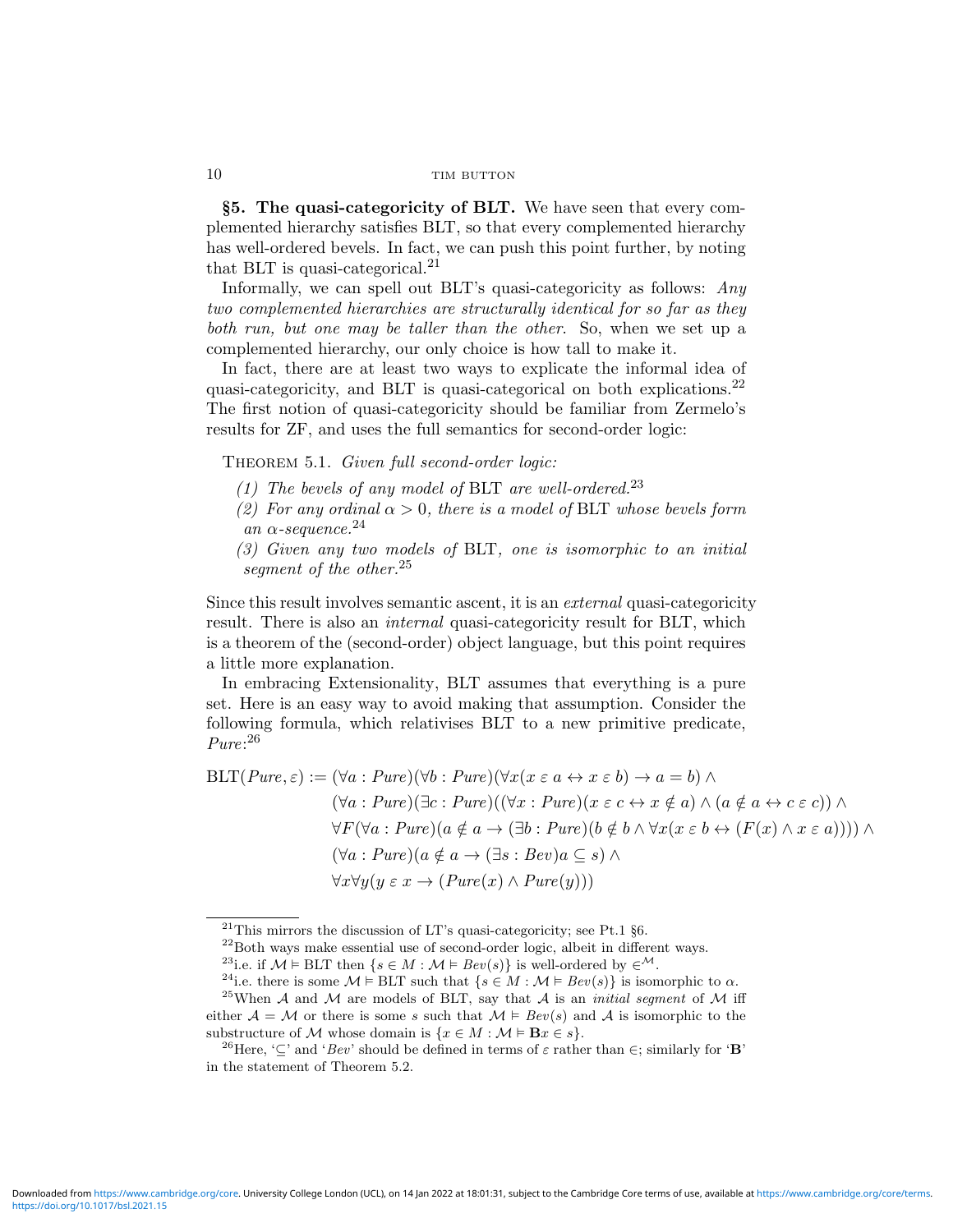The first four conjuncts say that the pure sets satisfy  $BLT$ ;<sup>27</sup> the last says that, when we use ' $\varepsilon$ ', we restrict our attention to membership facts between pure sets. This avoids the assumption that everything is a pure set. Moreover, I can use this formula to state our internal quasi-categoricity result (I have labelled the lines to facilitate its explanation):  $28$ 

THEOREM 5.2. This is a deductive theorem of impredicative secondorder logic:

 $(BLT(Pure_1, \varepsilon_1) \wedge BLT(Pure_2, \varepsilon_2)) \rightarrow$  (1)

$$
\exists R(\forall v \forall y (R(v, y) \to (Pure_1(v) \land Pure_2(y))) \land \tag{2}
$$

$$
((\forall v : Pure_1) \exists y R(v, y) \lor (\forall y : Pure_2) \exists v R(v, y)) \land \tag{3}
$$

$$
\forall v \forall y \forall x \forall z ((R(v, y) \land R(x, z)) \rightarrow (v \varepsilon_1 x \leftrightarrow y \varepsilon_2 z)) \land (4)
$$

$$
\forall v \forall y \forall z ((R(v, y) \land R(v, z)) \to y = z) \land \tag{5}
$$

$$
\forall v \forall x \forall y ((R(v, y) \land R(x, y)) \to v = x) \land \tag{6}
$$

$$
\forall v \forall x \forall y ((\mathbf{B}_1 x \subseteq_1 \mathbf{B}_1 v \land R(v, y)) \to \exists z R(x, z)) \land \tag{7}
$$

$$
\forall v \forall y \forall z ((\mathbf{B}_2 z \subseteq_2 \mathbf{B}_2 y \land R(v, y)) \to \exists x R(x, z)))
$$
 (8)

Intuitively, the point is this. Suppose two people are using their versions of BLT, subscripted with '1' and '2' respectively. Then there is some second-order entity, a relation  $R$ , which takes us between their sets  $(2)$ , exhausting the sets of one or the other person (3); which preserves membership (4); which is functional (5) and injective (6); and whose domain is an initial segment of one (7) or the other's (8) hierarchy. Otherwise put: BLT is (internally) quasi-categorical.

As a bonus, this internal quasi-categoricity result can be lifted into an internal total-categoricity result. To explain how, consider this abbreviation (where  $P'$  is a second-order function-variable):

$$
\exists x \Phi(x) := \exists P(\forall x \Phi(P(x)) \land (\forall y : \Phi) \exists! x \ P(x) = y)
$$

This formalizes the idea that there is a bijection between the Φs and the universe (see Pt.1 §6). Using this notation, we can state our internal total-categoricity result:

 $27$ With one insignificant caveat (see footnote 16): whereas classical logic guarantees that any model of BLT contains an empty set and a universal set,  $LT(Pure, \varepsilon)$  allows that there may be no pure sets.

<sup>28</sup> Button and Walsh's [2018: ch.11] proofs carry over straightforwardly to BLT.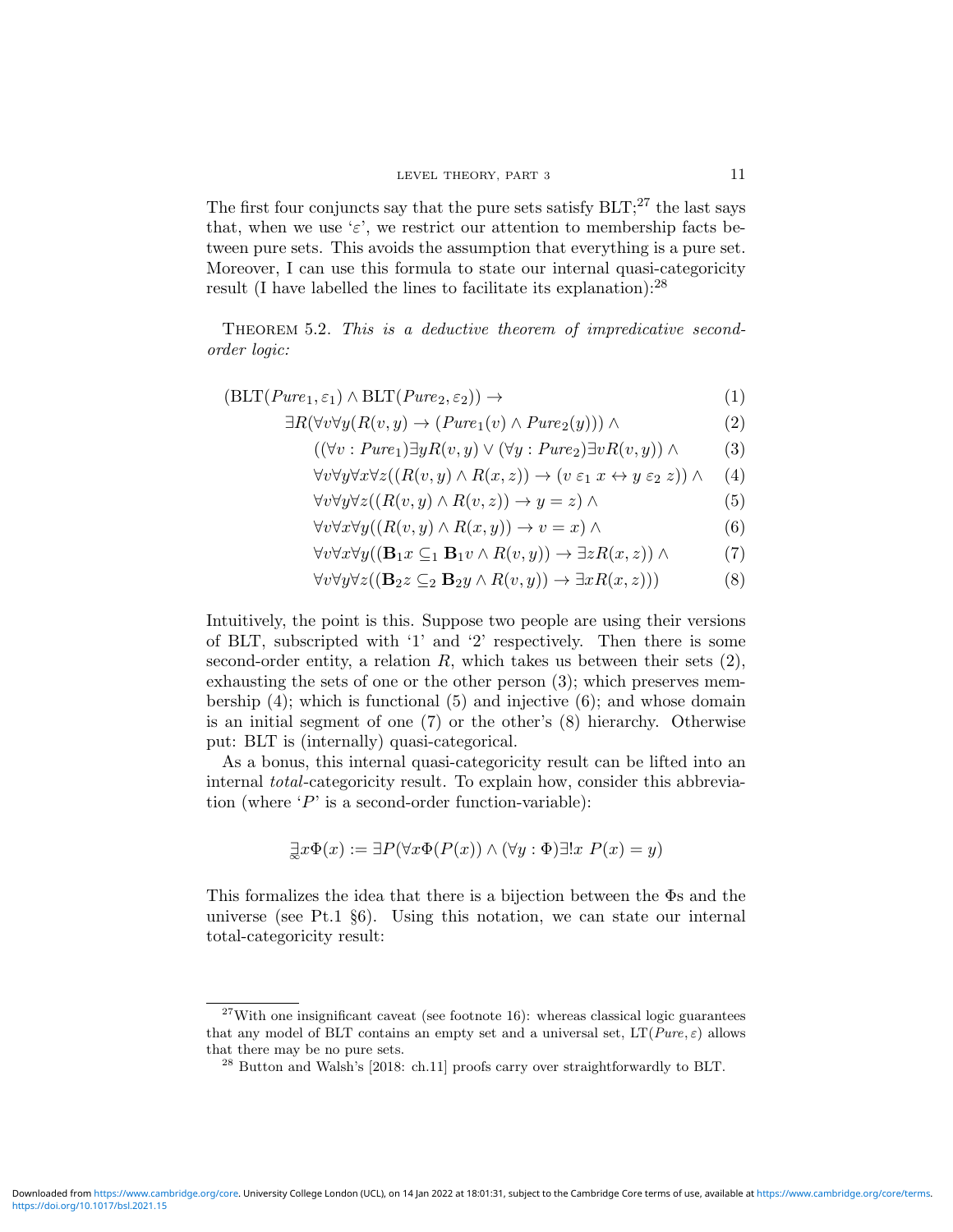Theorem 5.3. This is a deductive theorem of impredicative secondorder logic:

$$
\begin{aligned} \left(\text{BLT}(Pure_1, \varepsilon_1) \land \exists x \, Pure_1(x) \land \text{BLT}(Pure_2, \varepsilon_2) \land \exists x \, Pure_2(x) \right) \rightarrow \\ \exists R(\forall v \forall y \, (R(v, y) \rightarrow (Pure_1(v) \land Pure_2(y))) \land \\ (\forall v: Pure_1) \exists! y R(v, y) \land (\forall y: Pure_2) \exists! v R(v, y) \land \\ \forall v \forall y \forall x \forall z \, ((R(v, y) \land R(x, z)) \rightarrow (v \, \varepsilon_1 \, x \leftrightarrow y \, \varepsilon_2 \, z))) \end{aligned}
$$

Intuitively, if both BLT-like hierarchies are as large as the universe, then there is a structure-preserving bijection between them.

§6. Ordinary set theory as a proper part of BLT. The Complemented Story provides two clauses for finding sets. Clause  $(L_0)$  tells us that, at each stage s and for any sets found before s, we find a set whose members are exactly those sets. But this is exactly what we would find according to the Basic Story (see §1), which deals with ordinary, uncomplemented hierarchies. Intuitively, then, we should be able to recover an ordinary hierarchy by considering a complemented hierarchy whilst ignoring any use of clause  $(H_i)$ . This intuitive idea is exactly right; the aim of this section is to explain it carefully.

First, I must formalize the notion of a set which we find without ever using clause  $(H_i)$ . I call such sets *hereditarily low*, or *helow* for short. So: helow sets are low, their members are low, the members of their members are low, etc. Here is the precise definition:

DEFINITION 6.1. Say that a is helow, or  $Helo(a)$ , iff there is some transitive  $c \supseteq a$  such that  $(\forall x \in c) x \notin x$ .

To restrict our attention to the ordinary (uncomplemented) hierarchy, we then just restrict our attention to the helow sets. To implement this formally, for any formula  $\phi$ , let  $\phi^{\nabla}$  be the formula which results by restricting all of  $\phi$ 's quantifiers to helow sets. Using this notation, we can then prove results of this shape: If some theory of uncomplemented hierarchies proves  $\phi$ , then some suitable theory of complemented hierarchies proves  $\phi^{\nabla}$ .

To state these results precisely, we need a suitable theory of uncomplemented hierarchies. That theory is LT, discussed in Pt.1. In a nutshell, LT stands to uncomplemented hierarchies exactly as BLT stands to complemented hierarchies. I will now briefly recap LT's key elements. To formalize the Basic Story, we define a predicate, Lev, to capture the notion of a level of an uncomplemented hierarchy (Pt.1 Definition 2.2); then LT is the theory whose axioms are Extensionality, Separation, and Stratification, which states that  $\forall a(\exists s : Lev)a \subseteq s$  (see Pt.1 §2). It transpires that LT is quasi-categorical, and that every uncomplemented hierarchy satisfies LT, regardless of its height (see Pt.1 §§5–6). If we want to secure a tall uncomplemented hierarchy, we can consider the axioms Creation,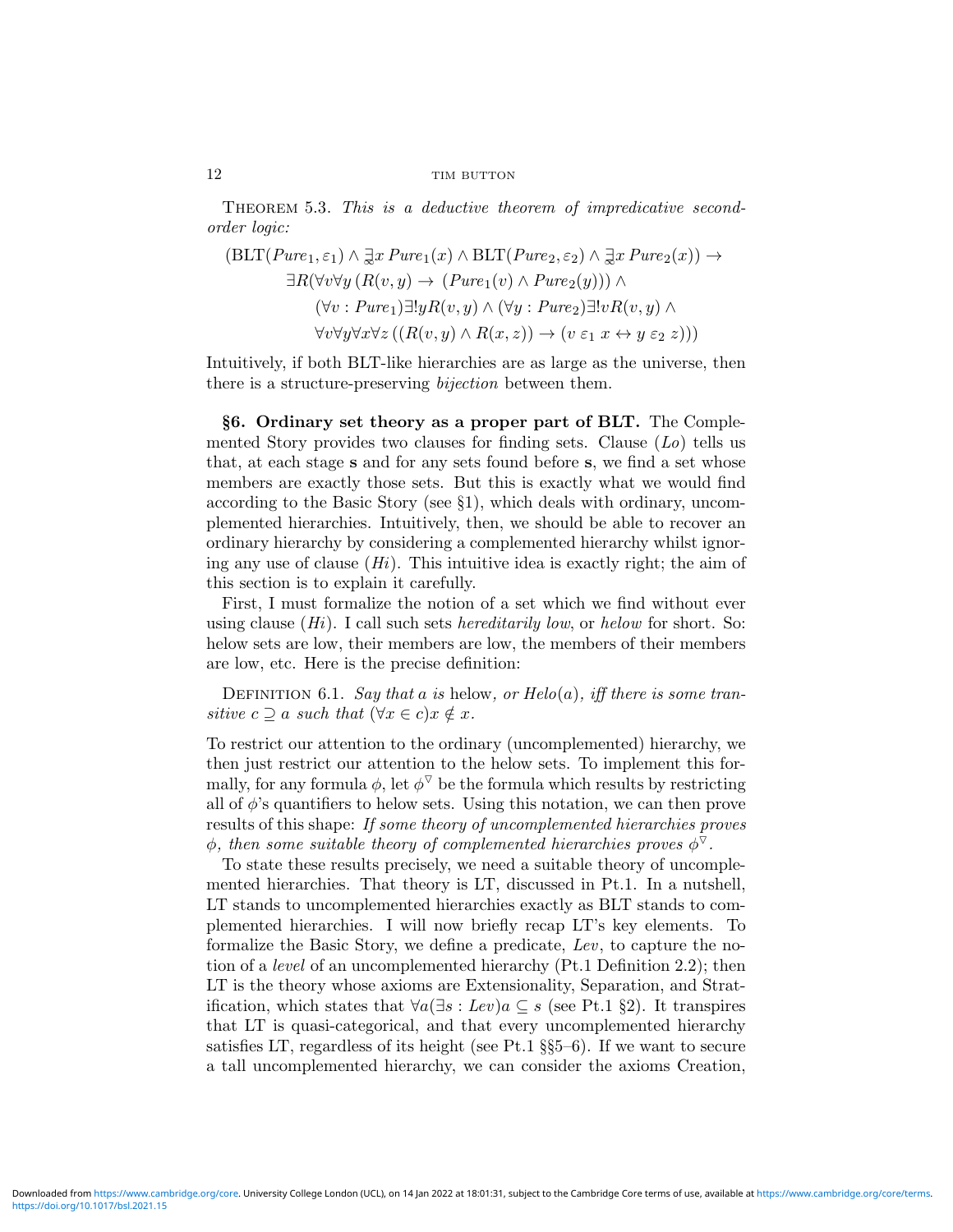Infinity and Unbounded (see Pt.1 §7); these are exactly like Endless<sub> $\notin$ </sub>, Infinity<sub>∉</sub> and Unbounded<sub>∉</sub> (see §3 of this part), except that they replace 'Bev' with 'Lev'. Let  $LT_+$  stand for  $LT$  + Creation; it turns out that ZF is deductively equivalent to  $LT +$  Infinity + Unbounded; so  $LT$ ,  $LT_{+}$ , and ZF are three theories which axiomatize uncomplemented hierarchies, making successively stronger demands on the hierarchy's height. With this background in place, here is the result which intuitively states that the helow part of any complement hierarchy is an ordinary (uncomplemented) hierarchy (see §C for the proof):

THEOREM 6.2. For any LT-sentence  $\phi$ :

(1) If  $LT \vdash \phi$ , then  $BLT \vdash \phi^{\triangledown}$ 

(2) If  $LT_+ \vdash \phi$ , then  $BLT_+ \vdash \phi^{\triangledown}$ 

(3) If  $\text{ZF} \vdash \phi$ , then  $\text{BLT}_{\text{ZF}} \vdash \phi^{\triangledown}$ 

§7. Definitional equivalence. Theorem 6.2.3 allows us to regard ZF as the result of restricting attention to the helow-fragment of  $BLT_{ZF}$ 's universe of sets. But we also have a much deeper interpretative result, as follows (see  $$D$ ):<sup>29</sup>

THEOREM 7.1. ZF and BLT<sub>ZF</sub> are definitionally equivalent, as are  $LT_{+}$ and  $BLT_{+}$ .

As an immediate consequence,  $ZF$  and  $BLT_{ZF}$  are *equiconsistent*, as are  $LT_+$  and  $BLT_+$ . However, definitional equivalence is much stronger than mere equiconsistency.

Roughly, to say that two theories are definitionally equivalent is to say that each theory can define all the primitive expressions of the other, such that each theory can simulate the other perfectly, and where combining the two simulations gets you back exactly where you began.<sup>30</sup> So, in some purely formal sense,  $ZF$  and  $BLT_{ZF}$  can be regarded as notational variants; as wrapping the same deductive content in different notational packaging.

One might be tempted to go further, and suggest that Theorem 7.1 shows that there is no relevant difference between  $ZF$  and  $BLT_{ZF}$ . That, however, would require further argument.<sup>31</sup> Precisely because definitional equivalence is a purely formal property, it ignores all non-formal matters, and these may be philosophically significant. There is more philosophical discussion to be had about the significance of Theorem 7.1, but that must wait for another time.

 $29$ Forster conjectured that a result of this shape should hold.

 $^{30}\rm{For}$  a more precise statement of what definitional equivalence requires, see Button and Walsh [2018: ch.5].

 $^{31}\mathrm{Compare}$  Pt.2  $\S 9.$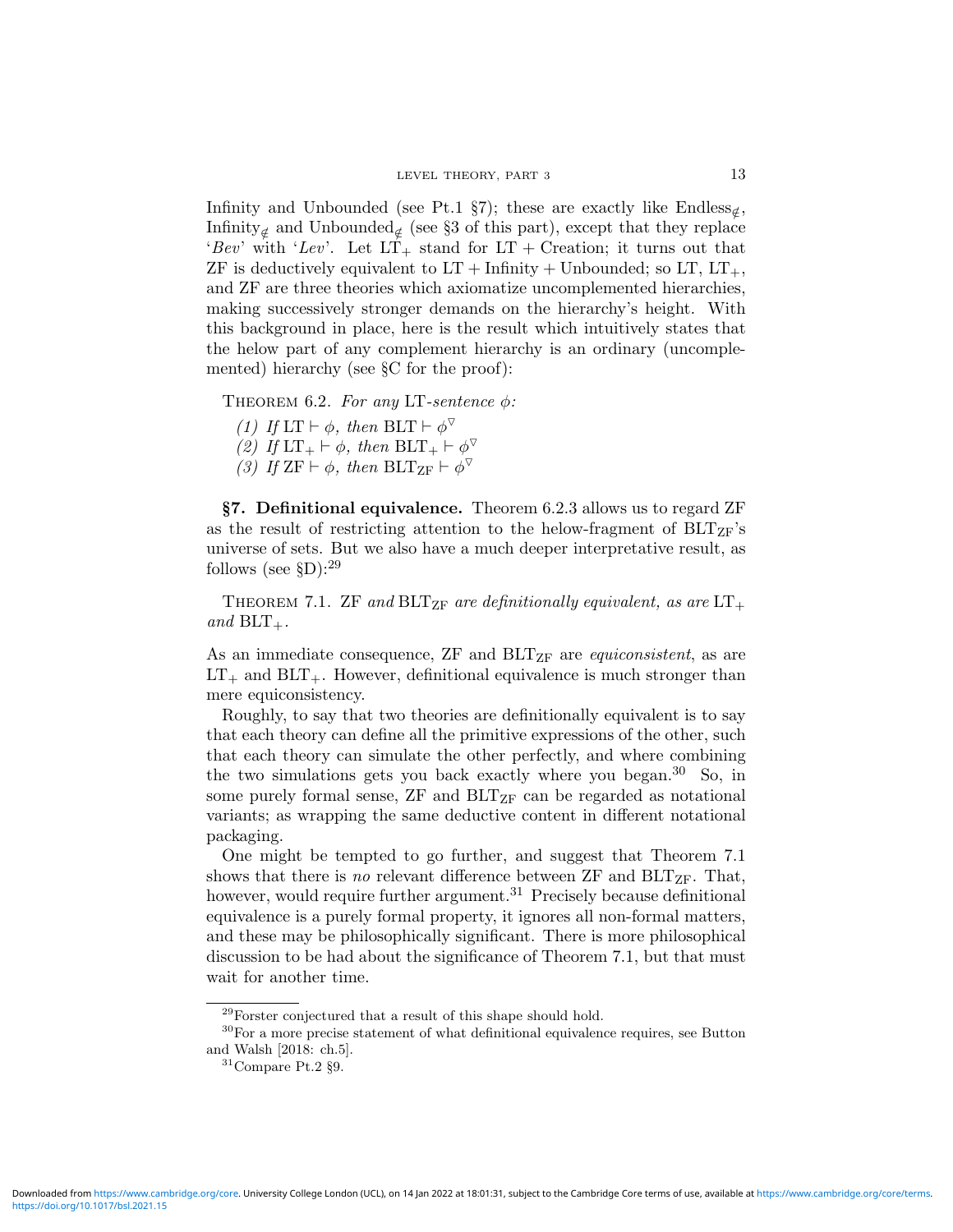§8. Conway games and surreal numbers in BLT. Since ZF and BLT<sub>ZF</sub> are definitionally equivalent, there is a sense in which each can do anything that the other can. Still,  $BLT_{ZF}$  can do some things more easily than ZF. This is neatly illustrated by considering John Conway's theory of games and surreal numbers.<sup>32</sup>

Consider two-player games in which players move alternately, with no element of chance, where the game must end in a win or loss. (Think of chess, but without the possibility of stalemate.) Abstractly, such games can be thought of as specifications of permissible positions: to make a move in such a game is just to select a new position which is permissible given the current game state; and you lose when it is your turn to move but there is no permissible position. (Think of being checkmated: you must move to a position where your King is not in check, but no such move is available.) Crucially, any position in any such game can be considered as a game in its own right. (Imagine the version of chess which always starts with the pieces arranged as after the Queen's Gambit in regular chess.) So every game can be regarded, abstractly, as nothing other than a specification of which games each player can move to. Otherwise put, if we call the two game-players Low and High, then a game is just a specification of low options, i.e. games that Low can move to, and high options, i.e. games that High can move to.

The idea is very natural. However, as Conway remarked, formalizing it 'in ZF destroys a lot of its symmetry.' He therefore suggested that 'the proper set theory in which to perform such a formalisation would be one with two kinds of membership': a game would just be a set with 'low-members' (low options) and 'high-members' (high options).<sup>33</sup> However, we can easily implement this idea in BLT, using only one kind of membership. We start by saying that the games are the sets, and then stipulate:

DEFINITION 8.1 (BLT). If a is low, the set of a's low options is  $La :=$  ${x \in a : x \notin x}$ ; the set of a's high options is  $Ha := {x \in a : x \in x}$ . If a is high,  $La := L\bar{a}$  and  $Ha := H\bar{a}$ .

Intuitively, then,  $a$  and  $\bar{a}$  represent the same game. Moreover, there is a natural algebra on the games, given as follows (I explain the definitions below):  $34$ 

 $32$  Joel David Hamkins suggested this application of BLT to me; many thanks to him, both for the initial suggestion, and for much subsequent correspondence.

<sup>33</sup> Conway [1976: 66]. Cox and Kaye [2012] take up this suggestion and offer an axiomatic theory with two kinds of membership; they prove it is definitionally equivalent with ZF. By Theorem 7.1, it is definitionally equivalent with  $BLT_{ZF}$ .

 $34$ The well-ordering of bevels guarantees determinacy, and licenses induction and recursive definitions (see footnote 37, below). Definition 8.2 and 8.4 are BLTimplementations of Conway's [1976: chs.0–1] definitions. (As defined, the sum of two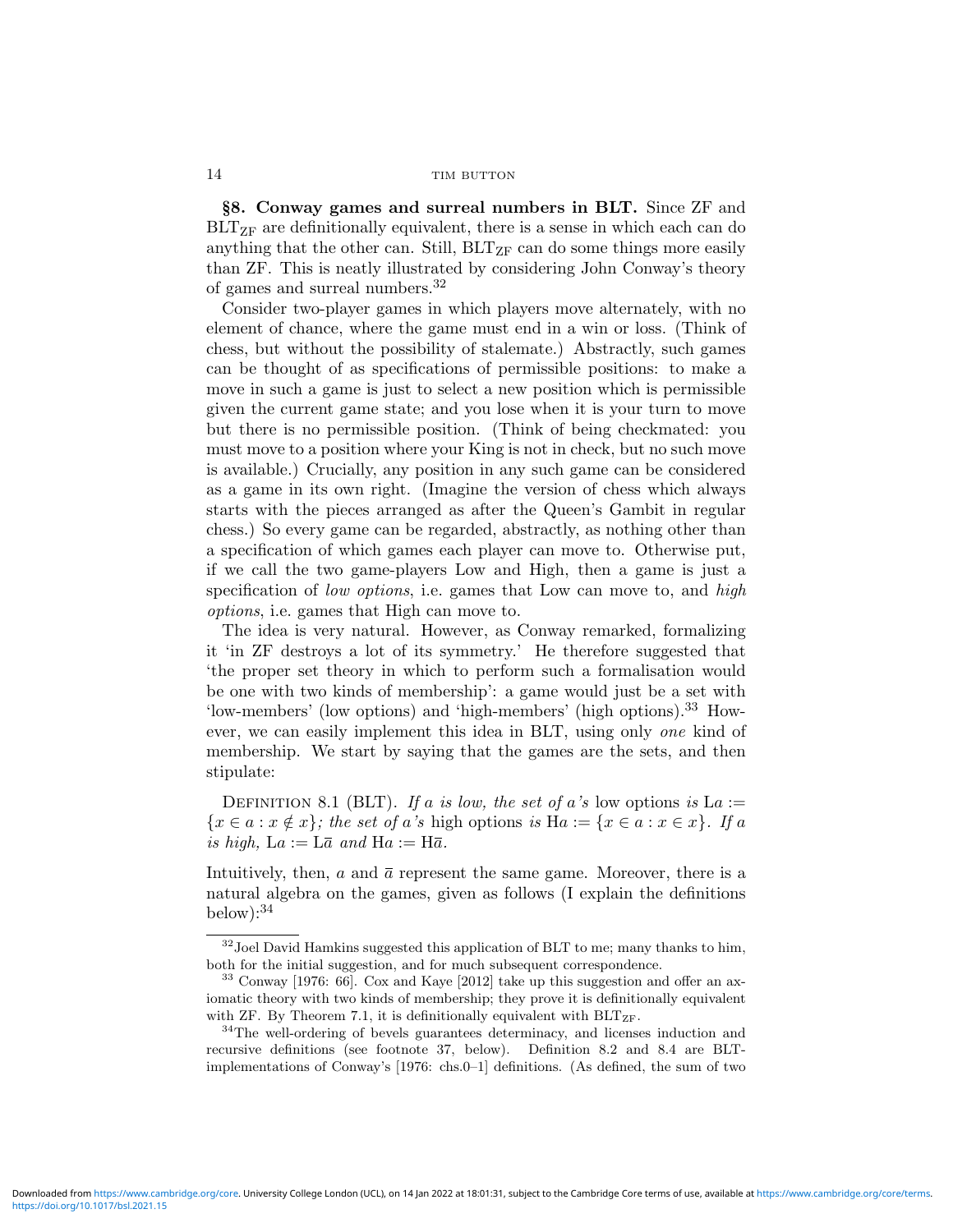DEFINITION 8.2 (BLT). With – as in Definition 4.4, define + and  $\leq$ recursively:

$$
a + c := \{x + c : x \in La\} \cup \{a + x : x \in Lc\} \cup \{\overline{y + c} : y \in Ha\} \cup \{\overline{a + y} : y \in He\}
$$
  

$$
a \le c \text{ iff } (\forall y \in He)y \nleq a \land (\forall x \in La)c \nleq x
$$

We stipulate that 
$$
a \equiv c
$$
 iff  $a \leq c \leq a$ , and define  $a - c := a + (-c)$ .

We can make these algebraic operations intuitive as follows. To take the negative of a game is to reverse the players' roles (cf. Theorem 4.5). To add two games is to place them side-by-side, allowing a player to move in one game without affecting the other. But the partial-order requires slightly more explanation. Suppose High plays first on the game a; then Low has a winning strategy iff whatever move High makes, i.e. for all  $y \in Ha$ , if Low plays first on  $y$  then High has no winning strategy. Similarly, suppose Low plays first on  $a$ ; then High has a winning strategy iff for all  $x \in La$ , if High plays first on x then Low has no winning strategy. So, if we gloss ' $\emptyset \leq z$ ' as 'Low has a winning strategy as second player on z' and gloss ' $z \leq \emptyset$ ' as 'High has a winning strategy as second player on z', this motivates two important special cases of the partial order:

 $\emptyset \leq a$  iff  $(\forall y \in \text{Ha})y \nleq \emptyset$   $a \leq \emptyset$  iff  $(\forall x \in \text{La})\emptyset \nleq x$ 

The remainder of Definition 8.2 is then set up so that  $a - b \leq \emptyset$  iff  $a \leq b$ . More generally, we have the following foundational result:

THEOREM 8.3 (BLT). The sets form a partially-ordered abelian Group, with  $\emptyset = 0$  and  $+, -, \leq$  as in Definition 8.2, all modulo  $\equiv .^{35}$ 

We can obtain a totally-ordered Field by restricting our attention to surreals:

DEFINITION 8.4 (BLT). We specify that a is surreal iff: for all  $x \in$ La and all  $y \in Ha$ , both x and y are surreal and  $x \not\geq y$ . We define multiplication on surreals thus:

$$
a \cdot c := \{x \cdot c + a \cdot y - x \cdot y : (x \in La \land y \in Le) \lor (x \in Ha \land y \in He)\} \cup \{\overline{x \cdot c + a \cdot y - x \cdot y} : (x \in La \land y \in He) \lor (x \in Ha \land y \in Le)\}\
$$

We say that a is a surreal-ordinal iff a is both helow and surreal.

THEOREM 8.5 (BLT). The surreals form a totally-ordered Field, mod $ulo \equiv$ .

Summing up: Conway's beautifully rich, nonstandard, theory of surreal numbers is available, essentially off-the-shelf, within BLT.

<https://doi.org/10.1017/bsl.2021.15> Downloaded from<https://www.cambridge.org/core>. University College London (UCL), on 14 Jan 2022 at 18:01:31, subject to the Cambridge Core terms of use, available at [https://www.cambridge.org/core/terms.](https://www.cambridge.org/core/terms)

low sets is always low; an arbitrary choice was required.) For Theorem 8.3, see Conway's [1976: 78]; for Theorem 8.5, see Conway [1976: ch.1]. For an accessible presentation, see also Schleicher and Stoll [2006: §§2–4].

<sup>&</sup>lt;sup>35</sup>To quotient by  $\equiv$ , define  $[a] := \{b \equiv a : (\forall x \equiv a) \mathbf{B}b \subseteq \mathbf{B}x\};$  cf. Scott [1955] and Conway [1976: 65].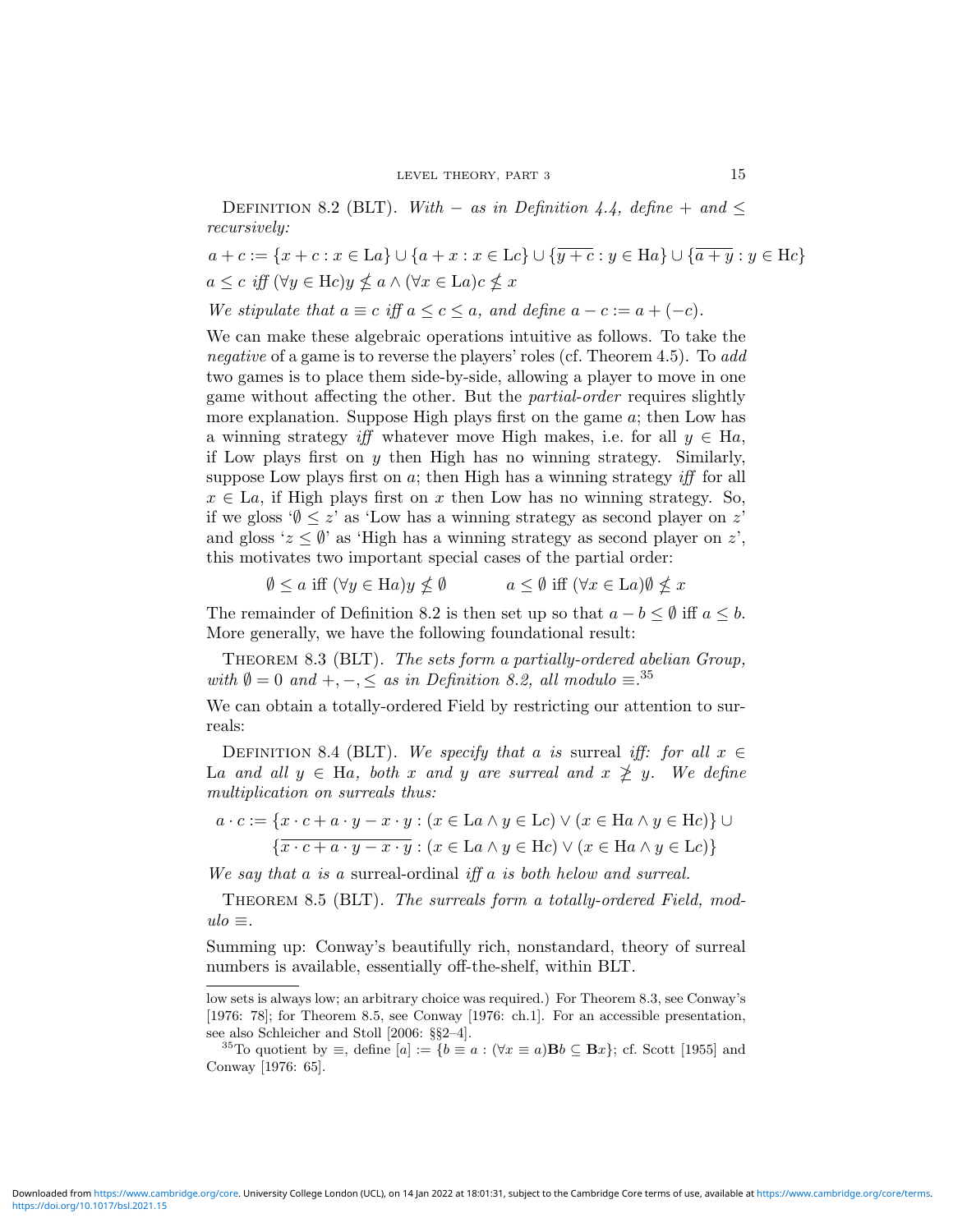§9. Conclusion. The Complemented Story lays down a conception of set which rivals the (ordinary) cumulative notion, but which accepts Complementation and rejects Separation (see §1).

I have shown that any complemented hierarchy satisfies BLT (see §§2– 3). So, given the characteristic results of BLT, the sets of any complemented hierarchy are arranged into well-ordered bevels, and constitute a boolean algebra (see §4). Moreover, BLT is quasi-categorical (see §5); so our only choice, in setting up a complemented hierarchy, is how tall to make it.

The theory  $BLT_{ZF}$  arises from BLT just by adding axioms which state that the complemented hierarchy is quite tall (see §4). And we can regard  $ZF$  as either a proper part of  $BLT_{ZF}$  (see §6), or as a notational variant (in a purely formal sense) of  $BLT_{ZF}$  (see §7). But both interpretations suggest that there is no obvious a *priori* reason to favour Separation over Complementation. And in some settings, such as the discussion of Conway games, using Complementation is extremely natural (see §8).

Appendix A. Characteristics of BLT. The remainder of this paper consists of proofs of the results discussed in the main text. Many of the simpler proofs are similar to results for Pt.1; in such cases, I omit the proof and refer interested readers to the appropriate result from Pt.1.

This first appendix deals with the results from §4. Initially, I will work in ECS, the subtheory of BLT whose only axioms are Extensionality, Complements and Separation<sub>∉</sub> (see §3). I start with some simple results and definitions:

LEMMA A.1 (ECS). If  $c \subseteq a \notin a$ , then  $c \notin c$ ; if  $a \in a \subseteq c$ , then  $c \in c$ .

PROOF. If  $c \subseteq a \notin a$ , then  $c \notin c = \{x \in a : x \in c\}$  by Separation<sub>∉</sub> and Extensionality. If  $a \in a \subseteq c$ , then  $\overline{c} \subseteq \overline{a} \notin \overline{a}$  by Complements, so that  $\overline{c} \notin \overline{c}$  as before, and  $c \in c$  by Complements.

DEFINITION A.2. Say that a is potent<sub>∉</sub> iff  $\forall x(\exists c(x \subseteq c \notin c \in a) \rightarrow a)$  $x \in a$ ). Say that a is transitive<sub> $\notin$ </sub> iff  $(\forall x \notin x \in a)x \subseteq a$ . Say that a is complement-closed iff  $\forall x(x \in a \leftrightarrow \overline{x} \in a)$ .

LEMMA A.3 (ECS). If  $\mathbf{P}a$  exists (see Definition 3.1), then:

(1)  $(\forall x \notin x \in \mathbf{P}a) \exists c (x \subseteq c \notin c \in a).$ 

(2) **P**a is potent<sub>∉</sub>.

(3) Pa is complement-closed.

PROOF. (1) Fix  $x \notin x \in \mathbf{P}a$ ; so for some  $c \notin c \in a$ , either  $x \subseteq c$  or  $\overline{x} \subseteq c$ . But  $\overline{x} \in \overline{x}$  by Complements, so  $\overline{x} \nsubseteq c$  by Lemma A.1.

(2) Fix  $x \subseteq c \notin c \in \mathbf{P}a$ ; so  $x \subseteq c \subseteq b \notin b \in a$  for some b by (1); hence  $x \in \mathbf{P}a$ .

(3) Fix  $x \in \mathbf{P}a$ . If  $x \subseteq c$  for some  $c \notin c \in a$ , then  $x = \overline{\overline{x}} \subseteq c$  so that  $\overline{x} \in \mathbf{P}a$ ; if  $\overline{x} \subseteq c$  for some  $c \notin c \in a$ , then  $\overline{x} \in \mathbf{P}a$  straightforwardly.  $\Box$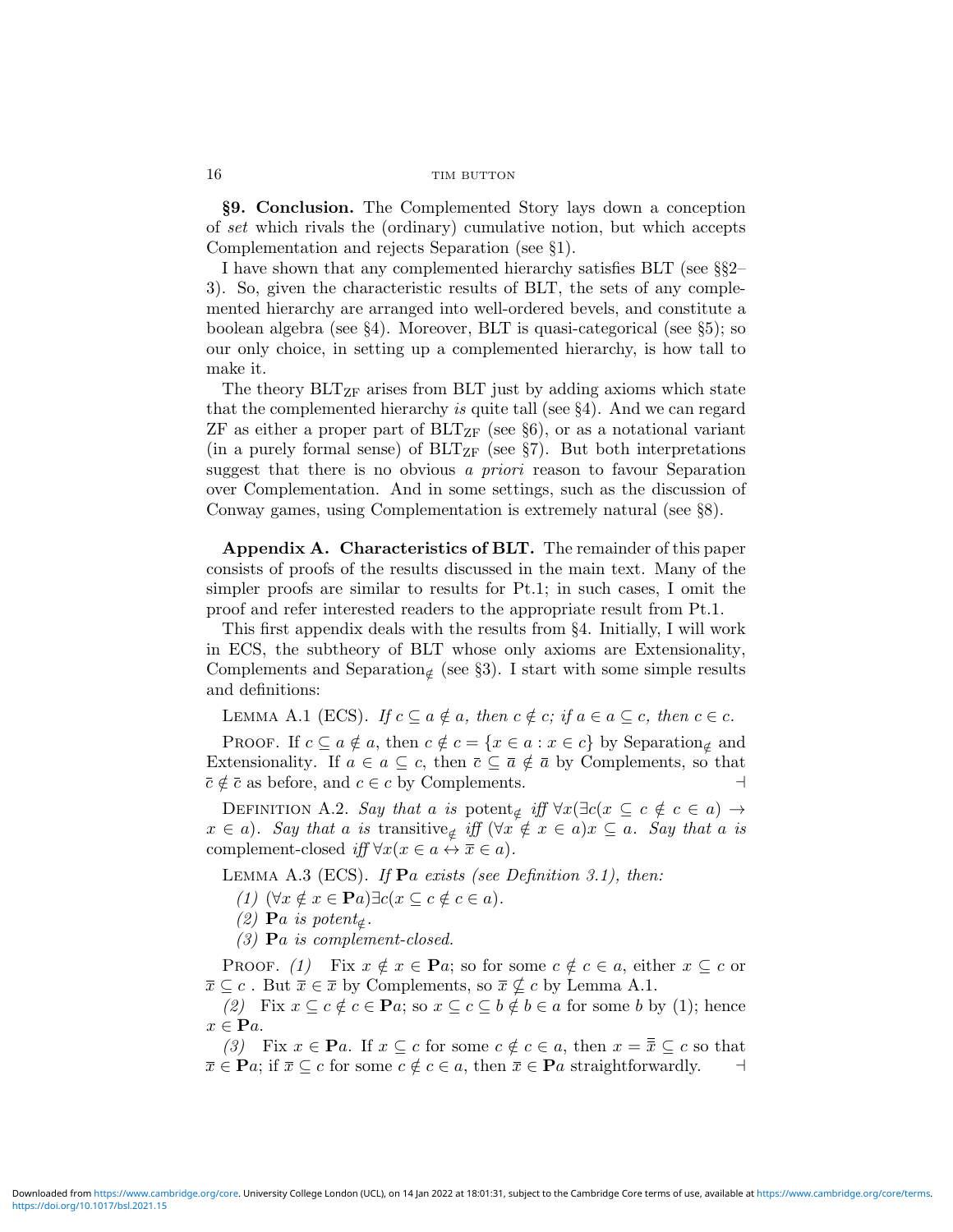It follows that bevels (see Definition 3.2) have several important closure properties:

LEMMA A.4 (ECS). Every bevel is transitive<sub> $notin$ </sub>, potent<sub> $notin$ </sub>, complementclosed, and non-self-membered.

**PROOF.** Let s be a bevel, i.e.  $s = Ph$  for some bistory h. So s is potent<sub>∉</sub> and complement-closed by Lemma A.3. For transitivity<sub>∉</sub>, fix  $a \notin a \in s = \mathbf{P}h$ ; so  $a \subseteq c \notin c \in h$  for some c by Lemma A.3.1; and  $c = \mathbf{P}(c \cap h)$  as h is a bistory; so  $a \subseteq \mathbf{P}(c \cap h) \subseteq \mathbf{P}h = s$ . To see  $s \notin s$ , suppose  $s \in s$  for reductio. Then  $\overline{s} \notin \overline{s} \in s$  by Complements, so  $\overline{s} \subseteq s$  by transitivity<sub>∉</sub>, so  $s = V$ . Since  $h \notin h$  by definition, and  $h \in V = s = Ph$ , by Lemma A.3.1 there is some c such that  $h \subseteq c \notin c \in h$ . Since h is a bistory,  $c = \mathbf{P}(h \cap c) = \mathbf{P}h = V$ , contradicting the fact that  $c \notin c$ . From here, we can prove the well-ordering of the bevels, by proving a sequence of results like those from Pt.1  $\S3$ ; I leave this to the reader:  $36$ 

LEMMA A.5 (ECS). If there is an  $F$ , and all  $Fs$  are non-self-membered and potent<sub>∉</sub>, then there is an  $\in$ -minimal F. Formally:  $\forall F((\exists x F(x) \land (\forall x :$  $F(x \notin x \land x \text{ is } potent_{\notin}) \to (\exists a : F)(\forall x : F)x \notin a)$ 

LEMMA A.6 (ECS). If some bevel is F, then there is an  $\in$ -minimal bevel which is F. Formally:  $\forall F((\exists s : Bev)F(s) \rightarrow (\exists s : Bev)(F(s) \wedge (\forall r :$  $Bev)(F(r) \rightarrow r \notin s))$ 

Lemma A.7 (ECS). Every member of a bistory is a bevel.

LEMMA A.8 (ECS).  $s = \mathbf{P}\{r \in s : Bev(r)\}\text{, for any level } s\text{.}$ 

LEMMA A.9 (ECS). All bevels are comparable, i.e.  $(\forall s : Bev)(\forall t : Bev)(s \in$  $t \vee s = t \vee t \in s$ 

Combining Lemmas A.6 and A.9, ECS proves that the bevels are wellordered by  $\in$ ; this is Theorem 4.1. This licenses our use of the **B**-operator (see Definition 4.3). Here are some simple results about that operator, which can be proved by tweaking the proof of Pt.1 Lemma 3.12:

LEMMA A.10 (BLT). For any sets  $a, c$ , and any bevels  $r, s$ :

- $(1)$  **B**a exists
- $(2)$   $a \notin$  **B**a
- (3)  $r \subseteq s$  iff  $s \notin r$
- $(4)$   $s = \mathbf{B}s$
- (5) if  $c \subseteq a \notin a$  or  $a \in a \subseteq c$ , then  $\mathbf{B}c \subseteq \mathbf{B}a$
- (6) if  $c \in a \notin a$  or  $c \notin a \in a$ , then  $\mathbf{B}c \in \mathbf{B}a$

<sup>&</sup>lt;sup>36</sup>For Lemma A.7, first note that if h is a history and  $c \in h$ , then  $c = \mathbf{P}(c \cap h) \subseteq$  $\mathbf{P}h \notin \mathbf{P}h$  by Lemma A.4, so  $c \notin c$  by Lemma A.1. For Lemmas A.8–A.9, reason about non-self-membered sets in the first instance, then deal with self-membered sets using Complements and complement-closure.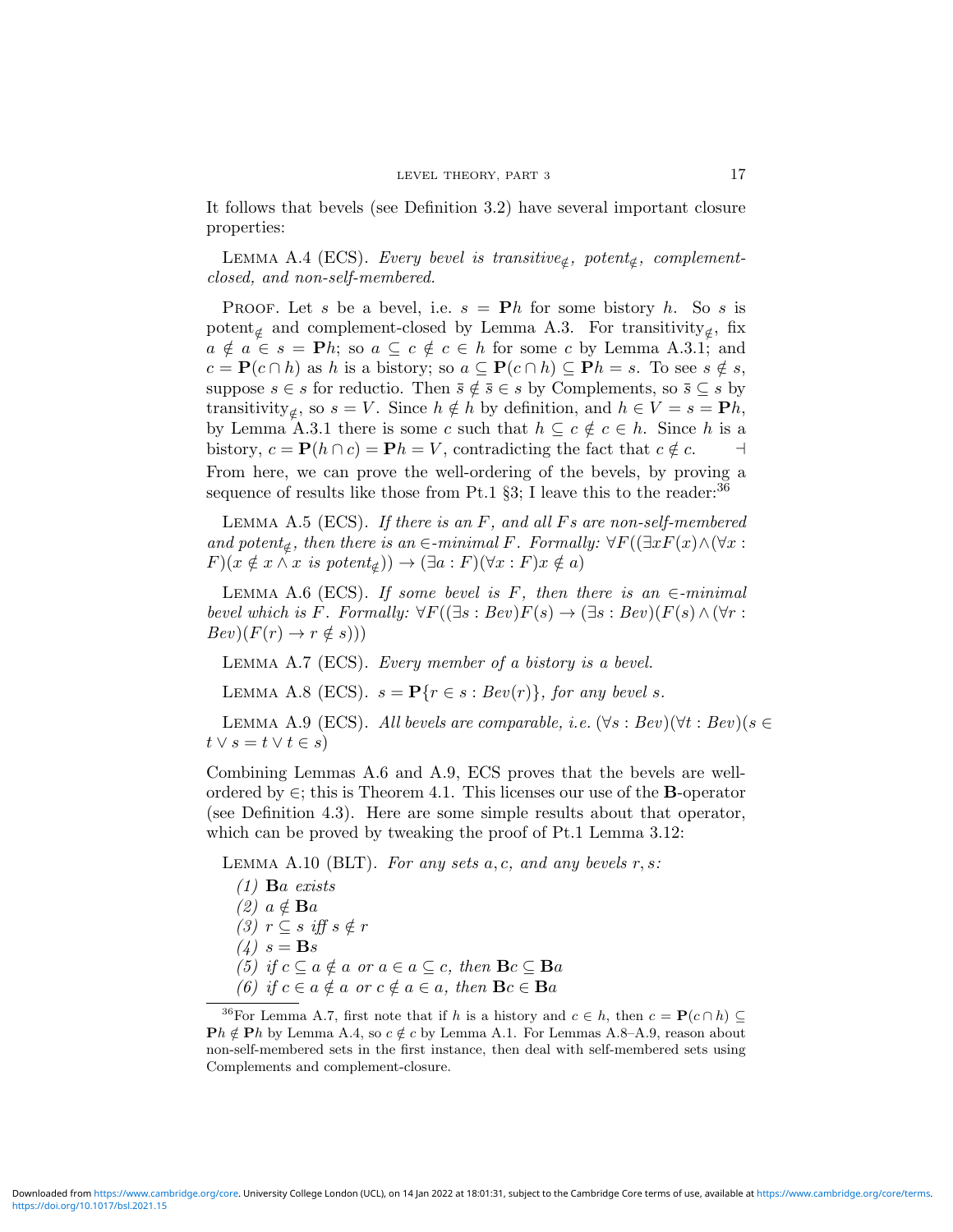Moreover, we can now show that sets are closed under arbitrary pairwise intersection:

LEMMA A.11 (BLT). For any sets a and c, the set  $a \cap c = \{x : x \in$  $a \wedge x \in c$  exists.

PROOF. First suppose that either  $a \notin a$  or  $c \notin c$  (or both); without loss of generality, suppose  $a \notin a$ ; now  $a \cap c = \{x \in a : x \in c\}$  exists by Separation<sub>∉</sub>. Next suppose that both  $a \in a$  and  $c \in c$ . So both  $\overline{a} \notin \overline{a}$  and  $\bar{c} \notin \bar{c}$  by Complements. Let s be the maximum of  $B\bar{a}$  and  $B\bar{c}$ . Since s is potent<sub>∉</sub>, both  $\bar{a} \subseteq s$  and  $\bar{c} \subseteq s$ , so  $\bar{a} \cup \bar{c} = \{x \in s : x \in \bar{a} \lor x \in \bar{c}\}$  exists by Separation<sub>∉</sub>. Now  $a \cap c = \overline{\overline{a} \cup \overline{c}}$  exists by Complements.

This immediately entails that the sets form a boolean algebra, which is Theorem 4.2. Our next result shows that the universe is contraautomorphic:<sup>37</sup>

THEOREM 4.5 (BLT).  $\forall a \forall b (a \in b \leftrightarrow -a \notin -b)$ 

PROOF. Recall that negative is given as in Definition 4.4 by

$$
-a := \{-x : x \in a\}, \text{ if } a \notin a \qquad -a := \{-x : x \notin a\}, \text{ if } a \in a
$$

Fix a bevel s and for induction suppose that, for any  $x, y \in s$ :

(1)  $-x$  is well-defined and  $\mathbf{B}x = \mathbf{B}(-x)$ ; and

(2)  $x = y$  iff  $-x = -y$ .

It suffices to show that both properties hold of  $a, b$  when  $\mathbf{B}a = \mathbf{B}b = s$ .

Concerning (1). Suppose  $a \notin a$ . If  $x \in a$ , then  $\mathbf{B}(-x) = \mathbf{B}x \in \mathbf{B}a$ by induction assumption (1) and Lemma A.10.6. Using Separation<sub>∉</sub>, let  $c \notin c = \{v \in \mathbf{B}a : (\exists x \in a)v = -x\} = \{-x : x \in a\}.$  Moreover,  $\mathbf{B}c = \mathbf{B}a$ , by the well-ordering of bevels and since  $\mathbf{B}(-x) = \mathbf{B}x \in \mathbf{B}a$  for all  $x \in a$ . Now  $\bar{c} \in \bar{c} = -a$  by Complements; so  $\mathbf{B}a = \mathbf{B}c = \mathbf{B}\bar{c} = \mathbf{B}(-a)$ . The case when  $a \in a$  is similar, defining  $c \notin c = \{v \in \mathbf{B}a : (\exists x \notin a)v = -x\}$  $\{-x : x \notin a\} = -a.$ 

Concerning (2). If  $a \in a \leftrightarrow b \in b$ , then  $a = b$  iff  $-a = -b$  by induction assumption (2). Without loss of generality, suppose that  $a \in a$  and  $b \notin b$ ; in establishing (1), we found that  $-a \notin -a$  and  $-b \in -b$ ; so  $a \neq b$  and  $-a \neq -b$ .

I ended §4 by stating some simple facts about extensions of BLT. I will prove the distinctively boolean facts, leaving the remainder to the reader:

PROPOSITION 4.7, fragment.

(2) BLT proves Union, i.e.  $\forall a(\bigcup a \text{ exists})$ 

<sup>37</sup>Theorem 4.1 licenses recursive definitions. We can regard as defining secondorder entities. If we are restrict ourselves to first-order logic, then instead (as usual) we define a term by considering a strictly increasing sequence of first-order 'bounded approximations to −' (specifying the behavior of the term over the last few bevels manually, if there is a last bevel).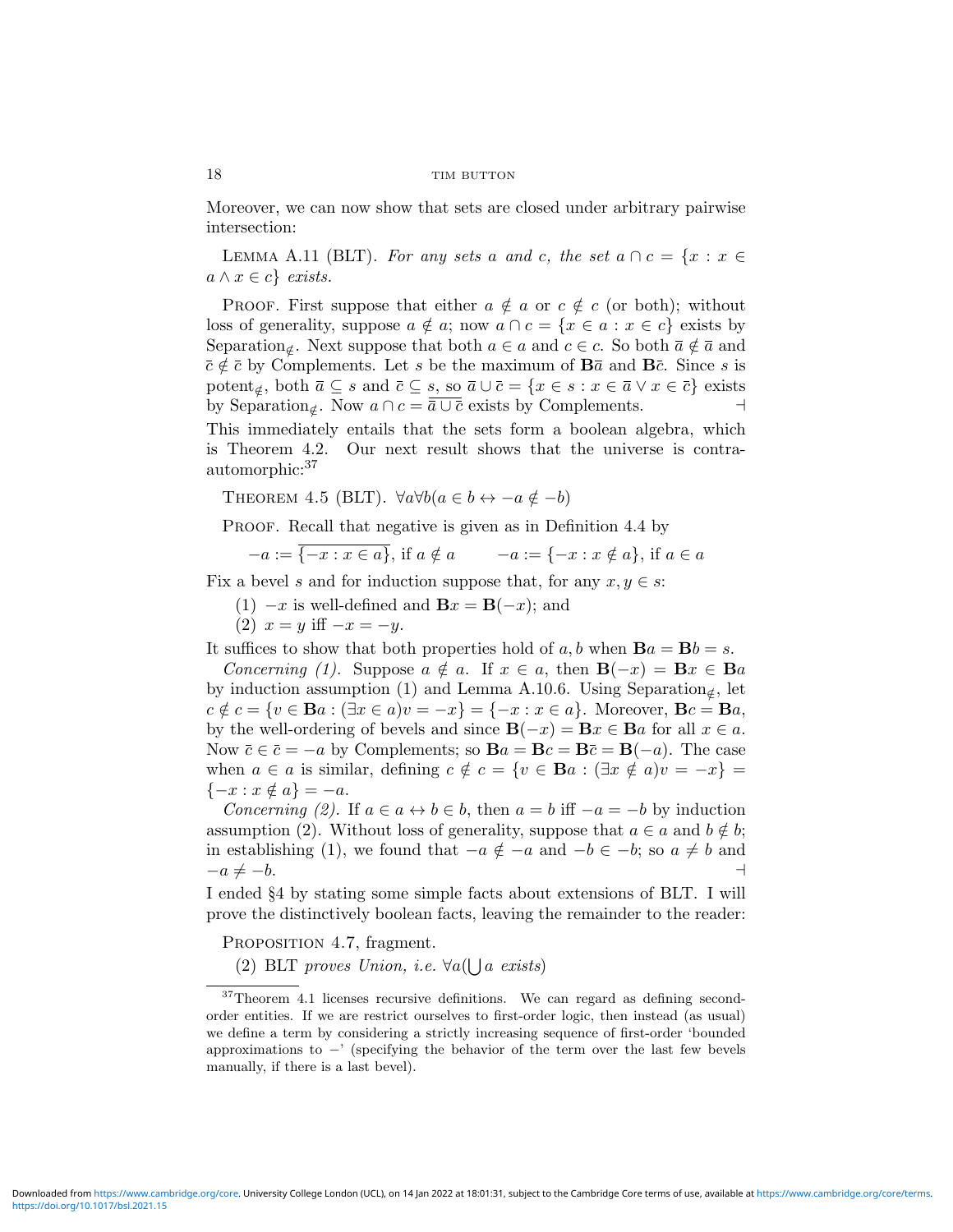#### LEVEL THEORY, PART 3 19

- (5) BLT contradicts Powersets, i.e. it proves  $\exists a \exists b \forall x (x \in b \leftrightarrow x \subseteq$ a)
- (6) BLT proves Foundation-restricted-to-high-sets, i.e.  $(\forall a \in a)(\exists x \in \mathbb{R})$  $a)a \cap x = \emptyset$ .
- (7) BLT<sub>+</sub> contradicts unrestricted Foundation, i.e. it proves  $(\exists a \neq b)$  $\emptyset$ )( $\forall x \in a$ ) $a \cap x \neq \emptyset$ .

PROOF. (2) If  $a \in a$ , then  $\bigcup a = \overline{\{x \in \overline{a} : (\forall y \in a) x \notin y\}}$ , which exists by Separation<sub>∉</sub> and Complements. If  $a \notin a$ , then using Separation<sub>∉</sub> let  $a_0 = \{x \in a : x \notin x\}$  and let  $a_1 = \{x \in a : x \in x\}$ . I will show that  $\bigcup a_0$ and  $\bigcup a_1$  exist, so that, using Complements and Lemma A.11:

$$
\bigcup a = \bigcup a_0 \cup \bigcup a_1 = \overline{\bigcup a_0} \cap \overline{\bigcup a_1}
$$

Clearly  $\bigcup a_0$  exists by Separation<sub>∉</sub> on **B**a. If  $a_1 = \emptyset$  then  $\bigcup a_1 = \emptyset$  $\emptyset$ ; otherwise,  $\bigcup a_1 = \bigcap {\overline{x}} : x \in a_1$ , which exists by Complements and Separation<sub>⊄</sub> on **B**a.

(5) If there is only one bevel, then the only sets are  $\emptyset$  and  $V = {\emptyset, V}$ , so that  $\wp \emptyset = {\emptyset}$  does not exist. Otherwise, we find  ${\emptyset}$  at the second bevel, and if  $\sqrt{\emptyset}$  existed it would be  $\{x : \emptyset \notin x\}$ . So suppose for reductio that  $a = \{x : \emptyset \notin x\}$ . Then  $\emptyset \notin \emptyset$ , so  $\emptyset \in a$ , so  $a \notin a$ . Now  $\bar{a} \in \bar{a} = \{x : \emptyset \in x\}$  by Complements, so that  $\emptyset \in \bar{a}$ , contradicting that  $\emptyset \in \mathfrak{a}.$ 

(6) If  $a \in a$  then  $\bar{a} \in a$  by Complements, and  $a \cap \bar{a} = \emptyset$ .

(7) We find  $\{V\}$  at the second bevel, and  $\{V\} \cap V \neq \emptyset$ .

Appendix B. The set-theoretic equivalence of BST and BLT. I now want to prove Theorem 3.3, which states that BLT and BST say exactly the same things about sets. (This mirrors Pt.1 §4.)

To show that BST says no more about sets than BLT does, I define a translation  $* : BST \longrightarrow BLT$ , whose non-trivial actions are as follows:<sup>38</sup>

$$
Lo(x) := x \notin x
$$
  
\n
$$
(s < t)^* := s \in t
$$
  
\n
$$
(x \le s)^* := (x \subseteq s \lor \overline{x} \subseteq s)
$$
  
\n
$$
(\forall s \phi)^* := (\forall s : Bev)(\phi^*)
$$

After translation, I treat all first-order variables as being of the same sort. Fairly trivially, for any BLT-sentence  $\phi$ , if BST  $\vdash \phi$  then BST<sup>\*</sup>  $\vdash \phi$ . The left-to-right half of Theorem 3.3 now follows as ∗ is an interpretation:

LEMMA B.1 (BLT). BST<sup>\*</sup> holds.

PROOF. Extensionality<sup>\*</sup> is Extensionality. Order<sup>\*</sup> holds by Lemma A.4; Stage<sup>∗</sup> holds by Stratification<sub>∉</sub> and Complements; and Cases<sup>∗</sup> is trivial.

<sup>&</sup>lt;sup>38</sup>So the other clauses are:  $(\neg \phi)^* := \neg \phi^*$ ;  $(\phi \wedge \psi)^* := (\phi^* \wedge \psi^*)$ ;  $(\forall x \phi)^* := \forall x \phi^*$ ;  $(\forall F \phi)^* := \forall F \phi^*$ ; and  $\alpha^* := \alpha$  for all atomic formulas  $\alpha$  which are not of the forms mentioned in the main text.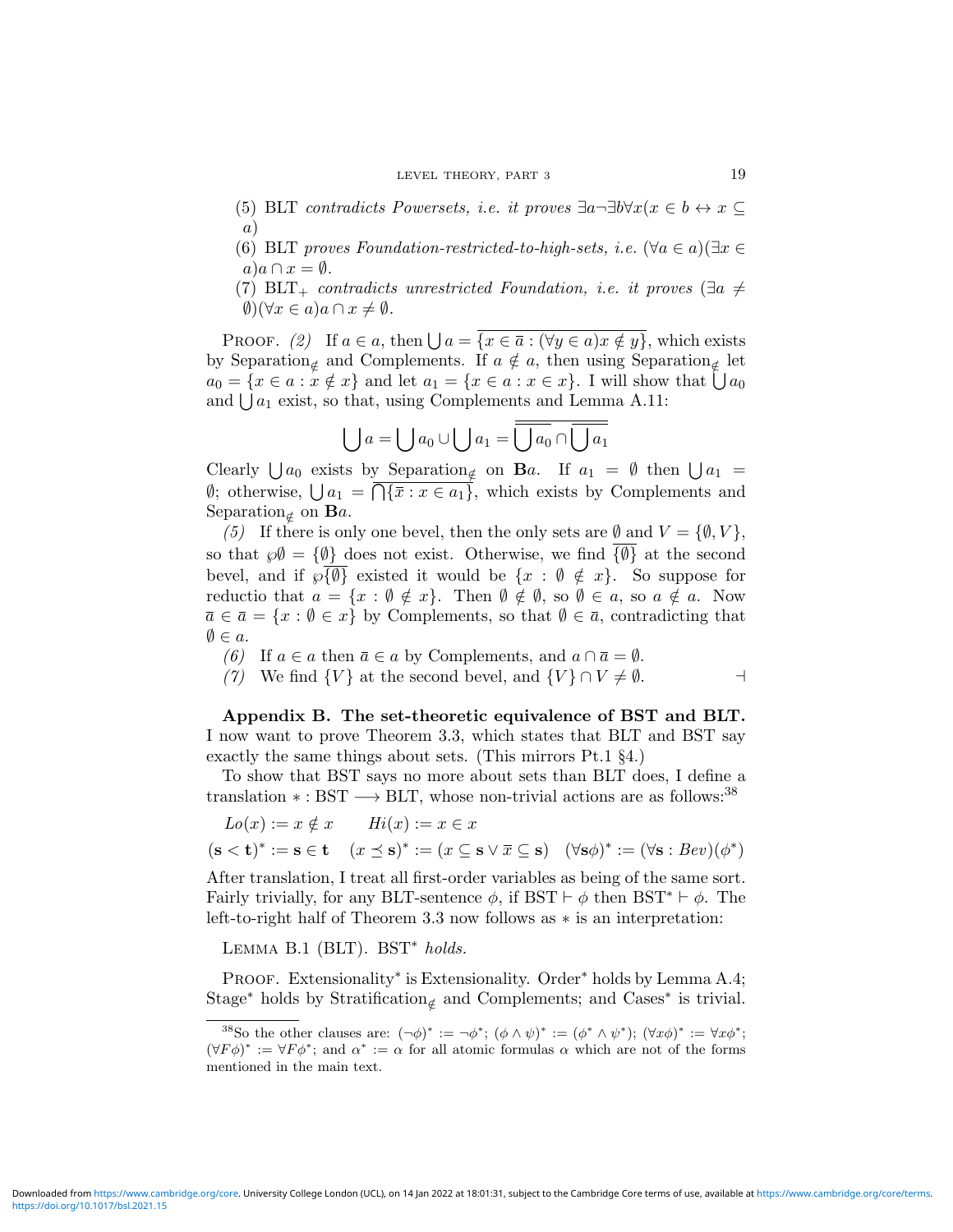Next, by Lemma A.4 and Lemma A.8, we can simplify  $(x \prec s)^*$  to  $x \in s$ . So, using Lemmas A.1 and A.4, we can simplify Priority<sub>Lo</sub><sup>\*</sup> thus:

$$
(\forall s \in Bev)(\forall a \notin a)((a \subseteq s \lor \overline{a} \subseteq s) \to (\forall x \in a)x \in s)
$$
  
i.e. 
$$
(\forall s \in Bev)(\forall a \subseteq s)(\forall x \in a)x \in s
$$

which is trivial; then  $Priority_{Hi}^*$  holds similarly, by Complements. A similar simplification allows us to obtain Specification<sub>Lo</sub><sup>\*</sup> via Separation<sub>∉</sub>; then Specification<sub>Hi</sub><sup>\*</sup> holds similarly, by Complements.<sup>39</sup> <sup>4</sup> To obtain the right-to-left half of Theorem 3.3, I will work in BST. I start by defining slices, which will go proxy for stages, and will turn out to be

bevels, and then stating a few elementary results (for proofs, tweak those of Pt.1 §4):

DEFINITION B.2 (BST). For each s, let  $\check{\mathbf{s}} = \{x : x \prec \mathbf{s}\}\$ . Say that a is a slice iff  $a = \check{s}$  for some stage s.

LEMMA B.3 (BST).  $\forall F(\forall a : Lo)(\exists b : Lo)\forall x(x \in b \leftrightarrow (F(x) \land x \in a))$ 

LEMMA B.4 (BST).  $\forall$ s( $\forall a : Lo$ )( $a \preceq s \leftrightarrow (\forall x \in a) x \prec s$ )

LEMMA B.5 (BST). For any  $s$ :

 $(1)$   $\check{\mathbf{s}}$  exists and is low

- (2)  $\forall$ **r**( $\forall$ *a* : *Lo*)( $a \preceq$ **r**  $\leq$  **s**  $\rightarrow$  *a*  $\preceq$  **s**)
- (3)  $(\forall a : Lo)(a \subseteq \check{\mathbf{s}} \leftrightarrow a \prec \mathbf{s})$

We must now part company slightly with the strategy of Pt.1  $\S 4$ , to handle low and high sets, and their relation to (non-)self-membership:

LEMMA B.6 (BST). If some slice is F, then there is an  $\in$ -minimal slice which is F.

PROOF. Every slice is low, by Lemma B.5.1. Subsets of low sets are low, by a result like Lemma A.1. From this, and Lemma B.5, it follows that  $\forall \check{s} \forall x ((\exists c : Lo)x \subseteq c \in \check{s} \rightarrow x \in \check{s})$ . The result now follows, reasoning as in Pt.1 Lemma 3.5.  $\Box$ 

LEMMA B.7 (BST). a is low iff  $a \notin a$ ; and a is high iff  $a \in a$ .

PROOF. Suppose for reductio that  $a \in a$  is low. Using Stage and Lemma B.6, let  $\check{\mathbf{s}}$  be an ∈-minimal slice such that  $\exists \mathbf{t} (a \preceq \mathbf{t} \wedge \check{\mathbf{t}} = \check{\mathbf{s}});$ let t witness this. Since  $a \in a \preceq t$  and a is low,  $a \preceq r < t$  for some r by Priority<sub>Lo</sub>; so  $\check{\mathbf{r}} \in \check{\mathbf{t}} = \check{\mathbf{s}}$  by Lemma B.5, contradicting  $\check{\mathbf{s}}$ 's minimality. Discharging the reductio: if a is low, then  $a \notin a$ . Similarly: if a is high, then  $a \in a$ . The biconditionals follow by Cases.

<sup>39</sup>Note that the ∗-translation of any BST-Comprehension instance is a BLT-Comprehension instance.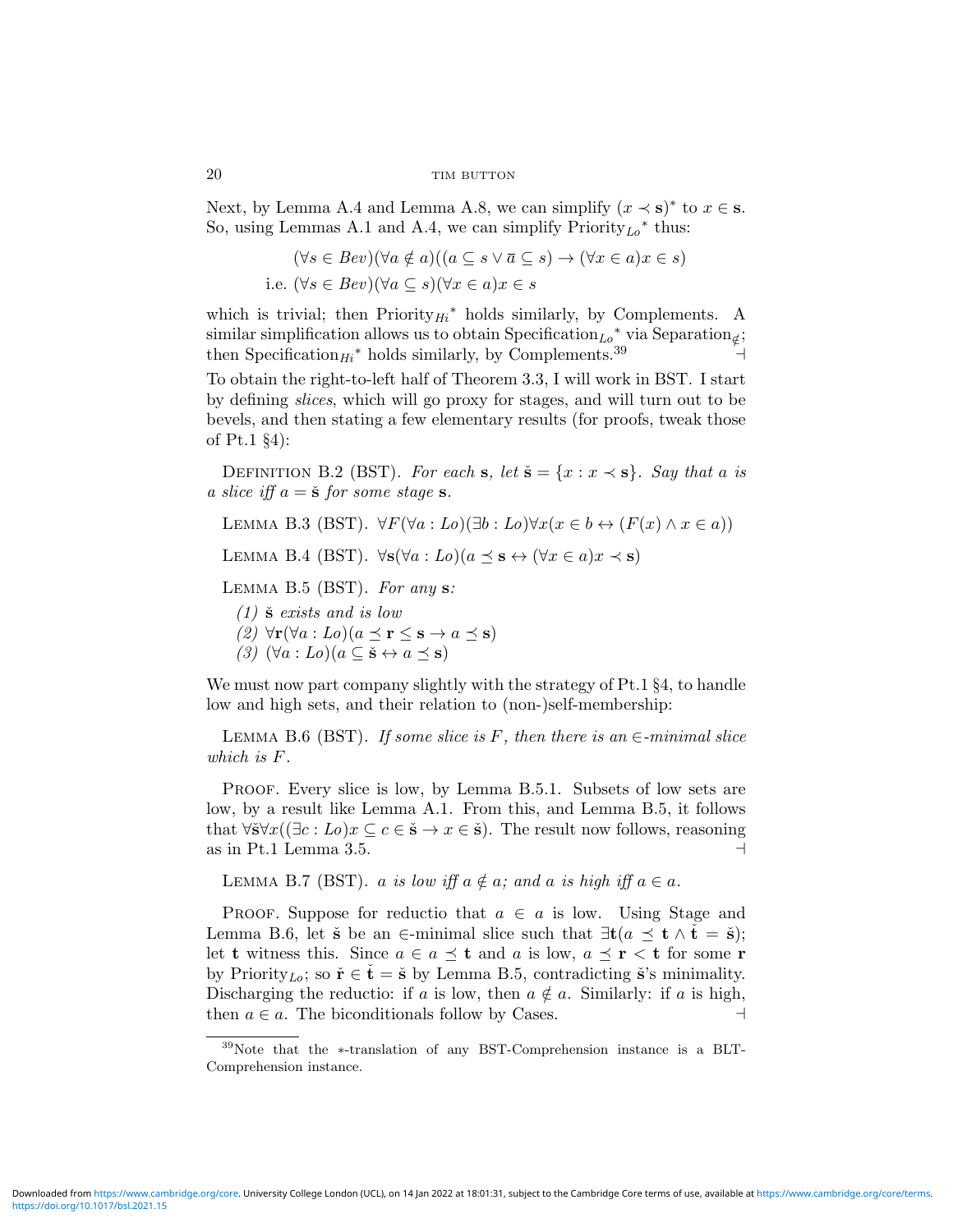LEMMA B.8 (BST).  $\bar{a}$  exists; and  $a \notin a \leftrightarrow \bar{a} \in \bar{a}$ ; and  $\forall s (a \preceq s \leftrightarrow \bar{a} \preceq s)$ s).

PROOF. Using Stage, let  $a \preceq s$ . If  $a \notin a$ , then a is low by Lemma B.7, so  $(\forall x \in a) x \prec s$  by Priority<sub>Lo</sub>, so that by Specification<sub>Hi</sub> and Extensionality  ${x : x \notin a} = \overline{a} \preceq s$  exists and is high, i.e.  $\overline{a} \in \overline{a}$  by Lemma B.7. If  $a \in a$ , reason similarly using Priority<sub>Hi</sub> and Specification<sub>Lo</sub>.

Note that  $BST \vdash ECS$  by Lemmas B.3, B.7, and B.8. So Lemmas A.1–A.9 hold verbatim within BST. We can now complete our reasoning about slices, by resuming the proof-strategy of Pt.1 §4; at this point, I leave the remaining details to the reader:

LEMMA B.9 (BST).  $\check{\mathbf{s}} \notin \check{\mathbf{s}}$ ; and  $\check{\mathbf{s}}$  is transitive<sub> $\notin$ </sub>; and  $\check{\mathbf{s}} = \mathbf{P}\{\check{\mathbf{r}} : \check{\mathbf{r}} \in \check{\mathbf{s}}\}$ .

LEMMA B.10 (BST). All slices are comparable, i.e.  $\forall \check{\mathbf{s}} \forall \check{\mathbf{t}} (\check{\mathbf{s}} \in \check{\mathbf{t}} \lor \check{\mathbf{s}} =$  $\dot{\mathbf{t}} \vee \dot{\mathbf{t}} \in \check{\mathbf{s}}$ ).

LEMMA B.11 (BST). s is a bevel iff s is a slice.

It follows that BST proves Stratification<sub>∉</sub>, delivering Theorem 3.3.

Appendix C. Helow sets. In this appendix I prove Theorem 6.2, which shows how to recover ordinary, uncomplemented hierarchies via helow sets (see Definition 6.1). For readability, I refer to non-self-membered sets as *low*, and self-membered sets as  $high$  (cf. Lemma B.7). Note that every helow set is low, since all its members are low (i.e. non-self-membered). Now:

DEFINITION C.1 (BLT). If a is low, let  $a_{\triangledown} := \{x \in a : x \text{ is below}\}\;; by$ Separation<sub> $\notin$ </sub>,  $a_{\nabla}$  exists and is low.

LEMMA C.2 (BLT).  $a$  is helow iff every member of  $a$  is helow.

PROOF. Left-to-right. Where c witnesses that a is helow, if  $x \in a$ , then  $x \in c$  and hence  $x \subseteq c$ , so c also witnesses that x is helow. Right-to*left.* Let every member of a be helow. Every member of a is low, so a itself is low; hence  $a \subseteq (Ba)_{\nabla}$ . Now  $(Ba)_{\nabla}$  witnesses that a is helow: if  $x \in c \in (Ba)_{\nabla}$  then c is helow so x is helow (by left-to-right), so  $x \in (Ba)_{\nabla}$ as  $\mathbf{B}a$  is transitive<sub>⊄</sub>. . A construction of the construction of the construction of the construction of the construction of the construction of the construction of the construction of the construction of the construction of the construction of th

I can now begin to show that  $\nabla : LT \longrightarrow BLT$ , which simply restricts all quantifiers to helow sets (see §6), is an interpretation of LT:

LEMMA C.3 (BLT). Both Extensionality<sup> $\triangledown$ </sup> and Separation<sup> $\triangledown$ </sup> hold.

PROOF. For Extensionality<sup> $\triangledown$ </sup>, fix helow a and b and suppose that ( $\forall x$ :  $Helo(x \in a \leftrightarrow x \in b);$  then  $\forall x(x \in a \leftrightarrow x \in b)$  by Lemma C.2, so  $a = b$  by Extensionality. Similarly, repeated use of Lemma C.2 shows that Separation<sup> $\triangledown$ </sup> follows from Separation<sub>∉</sub>. . a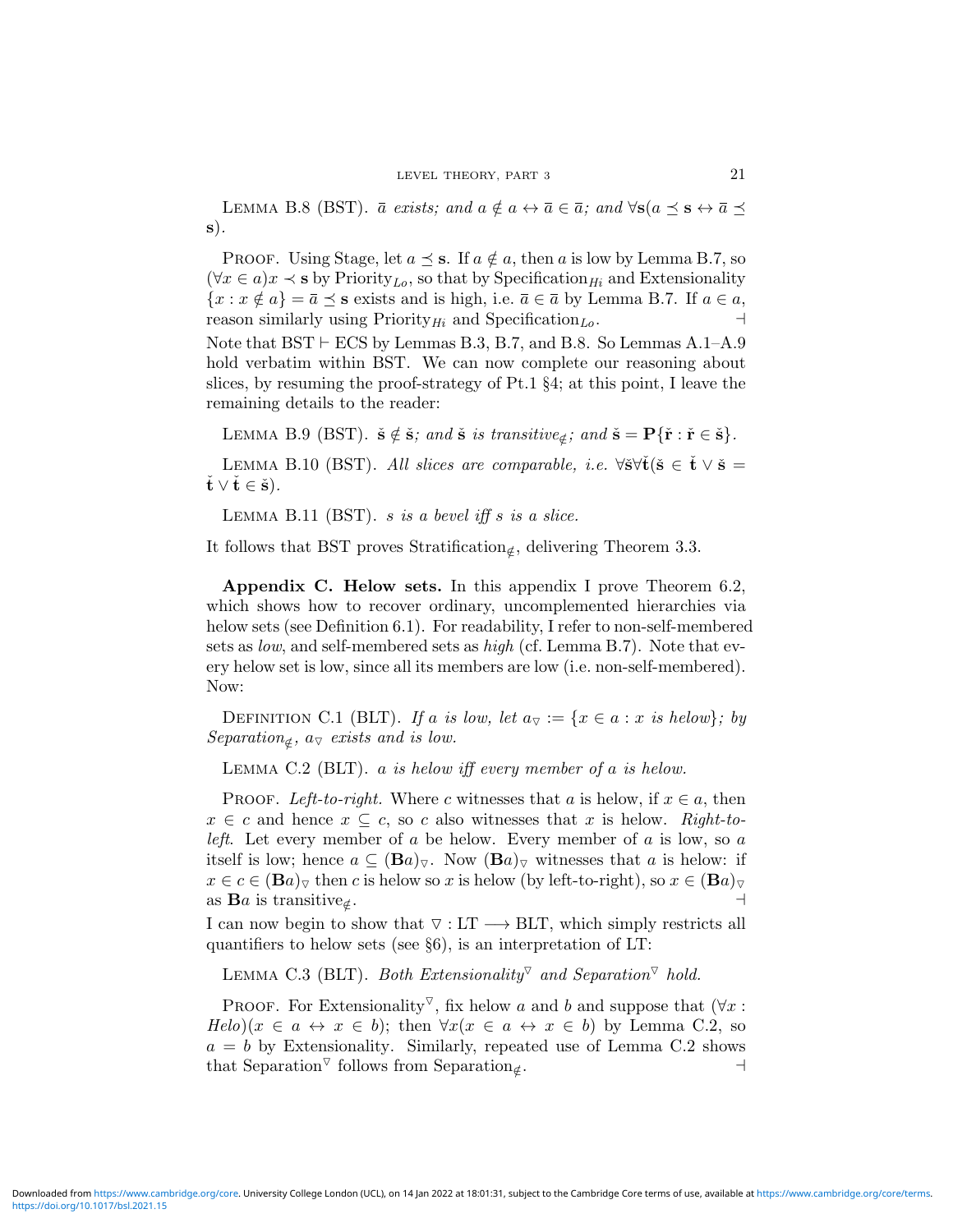The next task is to connect bevels with levels<sup> $\nabla$ </sup>. (See Pt.1 Definitions 2.1–3.1 for the definitions of potent,  $\P$ , Hist and Lev.)

LEMMA C.4 (BLT). For any bevels  $r, s$ :

- (1)  $s_{\nabla}$  is helow, potent and transitive
- $(2)$   $r \in s$  iff  $r_{\nabla} \in s_{\nabla}$
- $(3)$   $s = \mathbf{B}(s_{\triangledown})$
- $(A)$   $s_{\triangledown} = \P h = \P^{\triangledown}(h)$ , where  $h = \{r_{\triangledown} \in s_{\triangledown} : Bev(r)\}.$
- (5)  $s_{\overline{\vee}}$  is a level<sup> $\overline{\vee}$ </sup>

**PROOF.** (1) By Lemma C.2,  $s_{\nabla}$  is helow; then  $s_{\nabla}$  is potent and transitive as s is potent<sub>∉</sub> and transitive<sub>∉</sub>.

(2) Left-to-right. By (1). Right-to-left. Let  $r_{\nabla} \in s_{\nabla}$ . So  $r \neq s$ , since  $r_{\triangledown} \notin r_{\triangledown}$ . Similarly,  $s_{\triangledown} \notin r_{\triangledown}$ , since  $s_{\triangledown}$  is transitive; so  $s \notin r$  by left-to-right. So  $r \in s$ , by Lemma A.9.

(3) Induction on bevels, using (2).

(4) By (1) and Lemma C.2, h is helow. If  $a \in \P h$ , then  $a \in s_{\nabla}$  as  $s_{\nabla}$ is potent by (1). Conversely, if  $a \in s_{\nabla}$ , then  $a \subseteq r \in s$  for some bevel r by Lemma A.8, and  $a \subseteq r_{\overline{y}} \in s_{\overline{y}}$  by (2) and Lemma C.2, so  $a \in \P h$ . So  $s_{\nabla} = \P h$ . Repeated use of Lemma C.2, as in Lemma C.3, now yields that  $\P$ *h* =  $\P$ <sup> $\triangledown$ </sup>(*h*).

(5) With h as in (4), since  $s = \P^{\triangledown}(h)$  it suffices to show that  $Hist^{\triangledown}(h)$ . If  $r_{\overline{Y}} \in h$ , then  $r_{\overline{Y}} \cap h = \{q_{\overline{Y}} \in r_{\overline{Y}} : Bev(q)\}\$ , by (1); so  $r_{\overline{Y}} = \P^{\overline{Y}}(r_{\overline{Y}} \cap h)$ by  $(4)$ .

LEMMA C.5 (BLT). The levels<sup> $\triangledown$ </sup> are the bevels<sub> $\triangledown$ </sub>, i.e.: Lev  $\triangledown(a)$  iff (∃s :  $Bev$ ) $a = s_{\nabla}$ .

PROOF. By Lemma C.4, if s is a bevel then both  $Lev^{\triangledown}(s_{\triangledown})$  and  $\mathbf{B}(s_{\triangledown})=$ s. To complete the proof, it suffices to note that if  $p$  and  $q$  are distinct levels<sup> $\nabla$ </sup>, then  $\mathbf{B}p \neq \mathbf{B}q$ ; this follows from Lemma A.10.6 and the fact that the levels<sup> $\triangledown$ </sup> are well-ordered by  $\in$ . (The well-ordering of levels<sup> $\triangledown$ </sup> is Pt.1 Theorem  $3.10^{\nabla}$ , which holds via Lemma C.3.)

COROLLARY C.6 (BLT). Stratification<sup> $\triangledown$ </sup> holds; Endless<sub>⊄</sub> proves Creation<sup> $\triangledown$ </sup>; Infinity<sub>∉</sub> proves Infinity<sup> $\triangledown$ </sup>; and Unbounded<sub>∉</sub> proves Unbounded<sup> $\triangledown$ </sup>.

Recalling that  $LT +$  Infinity + Unbounded is equivalent to  $ZF$  (see §6), Lemmas C.3 and C.6 yield Theorem 6.2.

Appendix D. Definitional equivalence. In this appendix, I prove the definitional equivalence discussed in  $\S7<sup>40</sup>$ 

<sup>40</sup>Recall: both LT and BLT (and their extensions) are formulated as second-order theories. I continue to frame my discussion in second-order terms in this appendix. However, the theories can easily be reformulated as first-order formulations, and the definitional equivalences hold for these first-orderisations (only the quasi-categoricity results of §5 require second-order resources).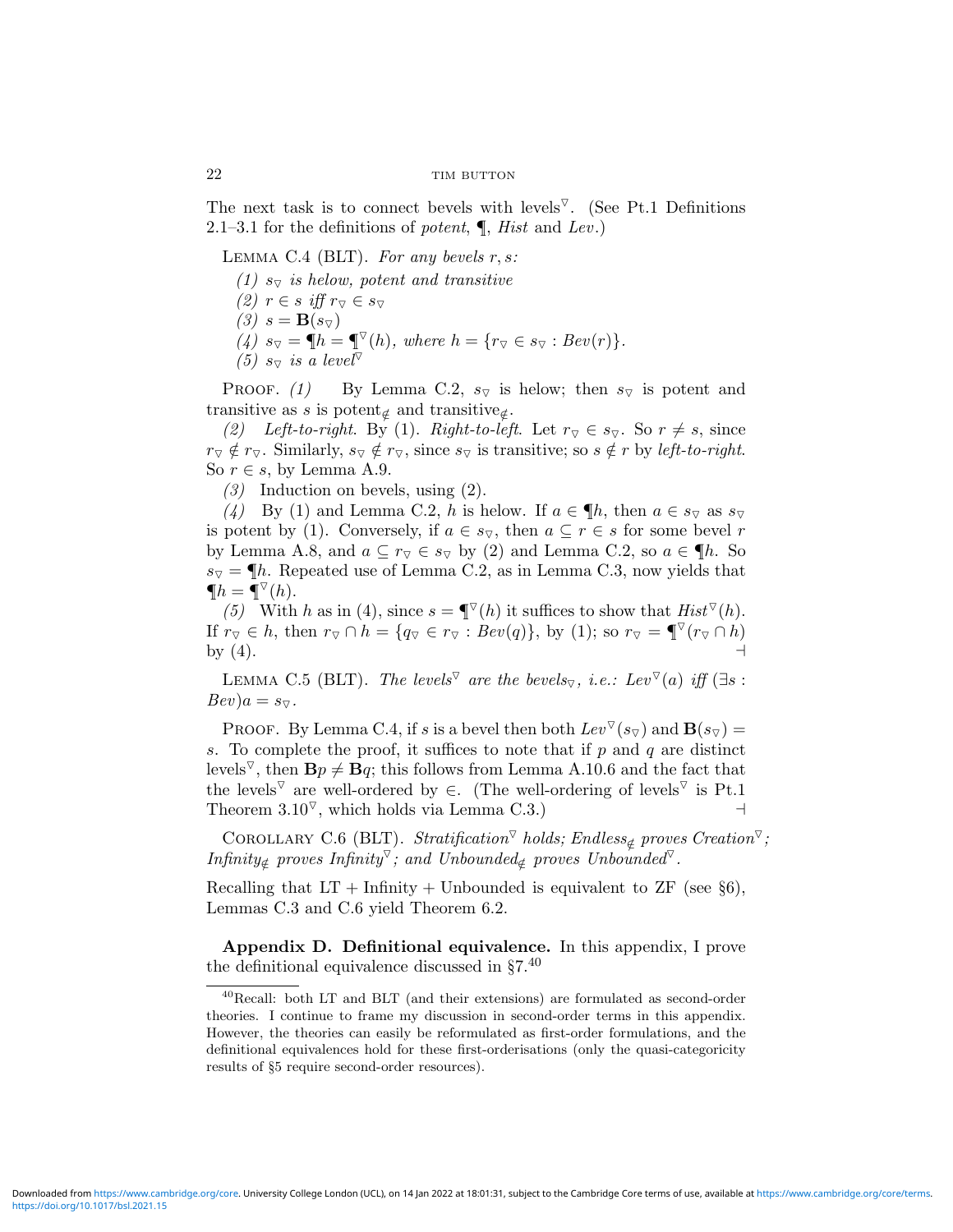**D.1.** Interpreting  $BLT_{ZF}$  in ZF. I first define an interpretation, I, to simulate (extensions of) BLT within (extensions of) LT. The key idea is to use  $\emptyset$  as a flag to indicate whether to treat a set as low or high. To allow  $\emptyset$  to play this role, I define a bijection  $\sigma: V \longrightarrow V \setminus \{\emptyset\}^{41}$ 

$$
\sigma(a) := \begin{cases} \{a\} & \text{if } a \text{ is a Zermelo number} \\ a & \text{otherwise} \end{cases}
$$

where the Zermelo numbers are  $0 = \emptyset$  and  $n + 1 = \{n\}$ . I then interpret membership thus:

$$
x \in I \text{ a iff } (\sigma(x) \in a \leftrightarrow \emptyset \notin a)
$$

Since  $\sigma(a) \notin a$  for all a, it follows that  $a \notin I$  a iff  $\emptyset \notin a$  (i.e. a is treated as low), and  $a \in I$  a iff  $\emptyset \in a$  (i.e. a is treated as high). I will now prove a sequence of results which establish that I is an interpretation of BLT. The first few are straightforward:

LEMMA D.1 (LT<sub>+</sub>). Where  $a \subseteq^I b$  abbreviates  $(\forall x \in^I a)x \in^I b$ : (1) If  $\emptyset \notin a$  and  $\emptyset \notin b$ , then:  $a \subseteq b$  iff  $a \subseteq^{I} b$ (2) If  $\emptyset \in a$  and  $\emptyset \in b$ , then:  $a \supseteq b$  iff  $a \subseteqq^I b$ .

PROOF. (1) Since  $\sigma$  is a bijection  $V \longrightarrow V \setminus \{\emptyset\}$ ,  $a \subseteq b$  iff  $\forall x(\sigma(x) \in$  $a \to \sigma(x) \in b$ ) iff  $a \subseteq^I b$ .

(2) Similarly, 
$$
a \supseteq b
$$
 iff  $\forall x (\sigma(x) \notin a \rightarrow \sigma(x) \notin b)$  iff  $a \subseteq I$  b.

LEMMA D.2  $(LT_+)$ . Extensionality <sup>I</sup> holds.

PROOF. Suppose  $\forall x (x \in \{I \mid a \leftrightarrow x \in I] \ b)$ . If  $a \notin \{I \mid a \text{ but } b \in I \ b, \text{ then } I$  $\forall x(\sigma(x) \in a \leftrightarrow \sigma(x) \notin b)$ , so that  $a \cup b = V$ , which is impossible. Generalising,  $a \in I$  a iff  $b \in I$  b. Now apply Lemma D.1.

LEMMA D.3 (LT<sub>+</sub>). Separation<sub>∉</sub><sup>I</sup> holds.

PROOF. Fix F and  $a \notin I$  a, i.e.  $\emptyset \notin a$ . Using Separation, let  $b = \{\sigma(x) \in I\}$  $a: F(x)$ . Since  $\emptyset \notin b$  we have  $\forall x (x \in I \mid b \leftrightarrow (F(x) \land x \in I \mid a))$ .

The interpretation of complementation is obvious:  $\bar{a}^I = a \cup \{\emptyset\}$  if  $a \notin I$  a, and  $\bar{a}^I = a \setminus \{\emptyset\}$  if  $a \in I$  a. The next result follows trivially:

LEMMA D.4 (LT<sub>+</sub>).  $\forall a \forall x (x \in \{-1, a \leftrightarrow x \notin \{-1, a\})$ , and Complements<sup>1</sup> holds.

<sup>41</sup>Many thanks to Randall Holmes for discussion of this construction (and other constructions); the proof in this section is much more self-contained than it would have been, had it not been for his input. Thanks also to Thomas Forster, for encouraging me to consider the question of definitional equivalence. The proof-strategy is similar to Löwe  $[2006]$ .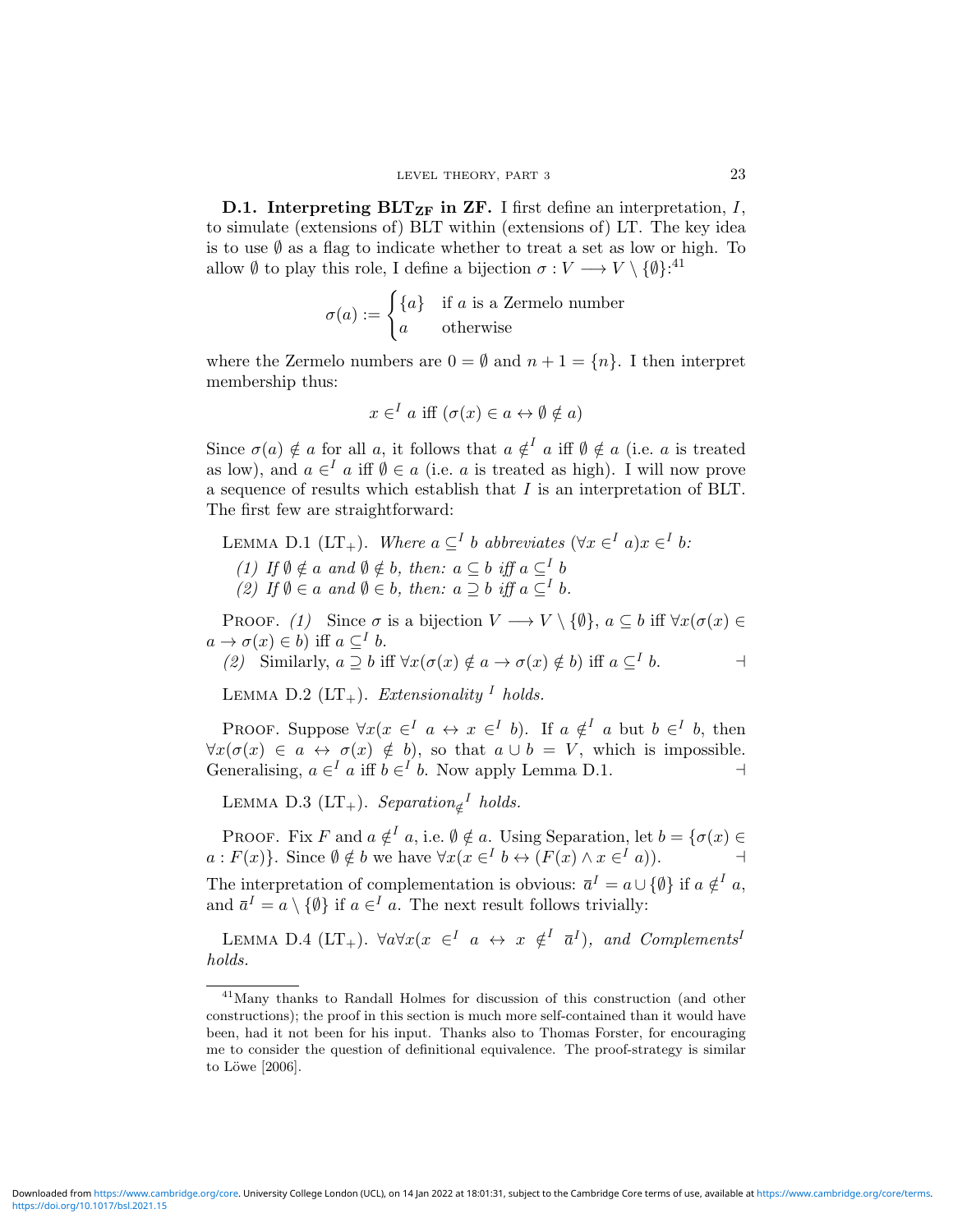The only intricate part of this interpretation concerns the treatment of bevels. Within  $LT_+$ , we can define the von Neumann ordinals, and recursively define the following:

$$
W_{\gamma} = \{ \sigma(x) : (\exists \beta < \gamma) x \subseteq W_{\beta} \cup \{\emptyset\} \}
$$

Now  $LT_+$  proves that  $W_\gamma$  exists for each  $\gamma$ , and that these are the bevels<sup>I</sup>:

LEMMA D.5 (LT<sub>+</sub>).  $Bev^{I}(s)$  iff  $s = W_{\gamma}$  for some  $\gamma$ .

PROOF. Lemmas D.2–D.4 show that  $LT_+$  proves  $ECS<sup>I</sup>$ . Hence  $LT_+$ proves Theorem 4.1<sup>I</sup>, i.e. that the bevels<sup>I</sup> are well-ordered by  $\in$ <sup>I</sup>. For induction on  $\gamma$ , suppose that if  $\beta < \gamma$  then  $W_{\beta}$  is the  $\beta^{th}$  bevel<sup>I</sup>. Let s be the  $\gamma^{\text{th}}$  bevel<sup>*I*</sup>. By Lemma D.1:

$$
W_{\gamma} = \{ \sigma(x) : (\exists \beta < \gamma) x \subseteq W_{\beta} \cup \{\emptyset \} \}
$$
  
=  $\{ \sigma(x) : (\exists \beta < \gamma) (x \subseteq^{I} W_{\beta} \lor \overline{x}^{I} \subseteq^{I} W_{\beta}) \}$   
=  $\{ \sigma(x) : (\exists W_{\beta} \notin^{I} W_{\beta} \in^{I} s) (x \subseteq^{I} W_{\beta} \lor \overline{x}^{I} \subseteq^{I} W_{\beta}) \}$   
=  $(\mathbf{P} \{ w \in s : Bev(w) \})^{I}$ 

So  $W_{\gamma} = s$  by Lemma A.8<sup>I</sup>. By induction, the bevels<sup>I</sup> are the  $W_{\gamma}$ s.  $\rightarrow$ I can now prove the crucial proposition:

LEMMA D.6 (LT<sub>+</sub>). Stratification<sub>g</sub><sup>I</sup> holds.

PROOF. By Lemma D.5, it suffices to show that  $(\forall a \notin^{I} a) \exists \gamma \ a \subseteq^{I} W_{\gamma}$ . Since the levels are well-ordered by  $\in$  (Pt.1 Theorem 3.10), we can write  $V_{\gamma}$  for the  $\gamma^{\text{th}}$  level. I claim: if  $a \notin I$   $a \subseteq V_{\gamma}$ , then  $a \subseteq W_{\gamma}$ . For induction, suppose this holds for all ordinals  $\beta < \gamma$ . Fix  $a \notin I$   $a \subseteq V_{\gamma}$ . If  $\gamma = 0$ , then  $a = \emptyset \subseteq^I W_0 = \emptyset$ . Otherwise, fix  $x \in^I a$ , i.e.  $\sigma(x) \in a \subseteq V_\gamma$ ; now  $x \subseteq V_\beta$  for some  $\beta < \gamma$ , by Pt.1 Lemma 3.12, so that  $x \subseteq W_\beta \cup {\emptyset}$ by the induction hypothesis; so  $\sigma(x) \in W_{\gamma}$ , i.e.  $x \in W_{\gamma}$ . Generalising,  $a \subseteq^{I} W_{\gamma}$ .

LEMMA D.7.  $LT_+ \vdash BLT_+^I$  and  $ZF \vdash BLT_{ZF}^I$ .

PROOF. Lemmas D.2–D.6 establish that  $LT_+ \vdash BLT^I$ . And  $LT_+ \vdash$ Endless<sub> $\notin$ </sub><sup>*I*</sup>, using Creation and our explicitly defined bevels<sup>*I*</sup>, the  $W_{\gamma}$ s. Evidently, Infinity yields  $\text{Infinity}_{\notin}^{I}$ . For Unbounded<sub> $\notin$ </sub><sup>*I*</sup>, fix *P* and  $a \notin$ <sup>*I*</sup> *a*; by Unbounded, the set  $c = \{ \sigma(P(x)) : \sigma(x) \in a \}$  exists; by construction,  $\emptyset \notin c$  and  $(\forall x \in \{I\} \in \{F\} \cap \{C\}) \in \{I\}$  c. The result follows, since ZF is equivalent to  $LT + Infinite + Unbounded (see §6).$ 

**D.2.** Interpreting ZF in BLT<sub>ZF</sub>. I now switch to working in BLT<sub>+</sub>. Using  $\sigma$ —i.e. using verbatim the same definitions of 'Zermelo number' and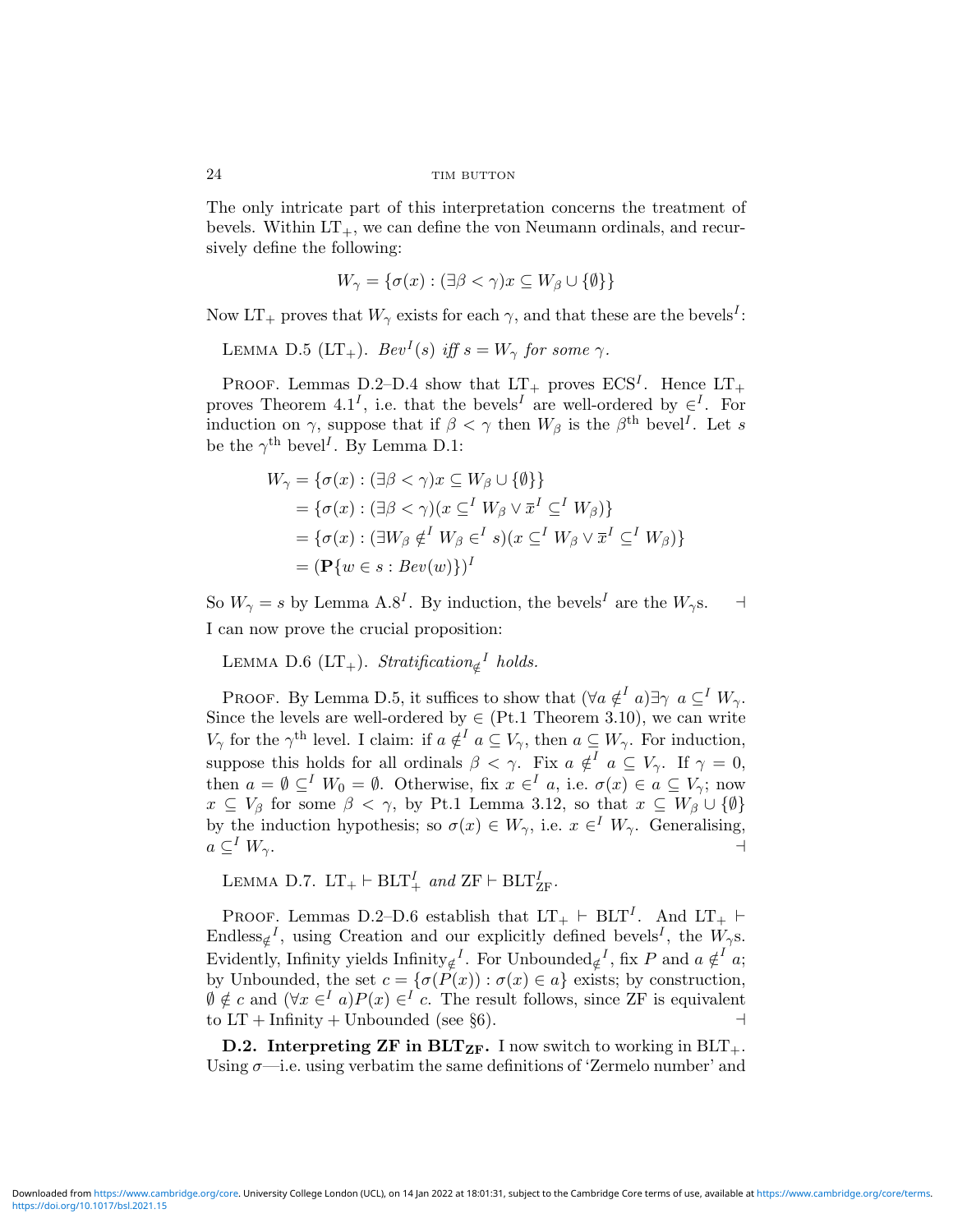of  $\sigma$  in BLT<sub>+</sub> as we used in LT<sub>+</sub>—consider this function:

$$
\eta(a) = \begin{cases} \{\sigma(\eta(x)) : x \in a\} & \text{if } a \notin a \\ \{\sigma(\eta(x)) : x \notin a\} \cup \{\emptyset\} & \text{if } a \in a \end{cases}
$$

I will prove that  $\eta$  is a bijection  $V \longrightarrow Hel$ . I then define a translation,  $J$ , by stipulating:

$$
x \in J a \text{ iff } \eta(x) \in \eta(a)
$$

It will follow that J is an interpretation of  $LT_+$  in  $BLT_+$ .

LEMMA D.8 (BLT<sub>+</sub>). If  $\eta(a) = \eta(b)$ , then  $a = b$ .

PROOF. Let  $\eta(a) = \eta(b)$ , so that  $a \notin a \leftrightarrow b \notin b$ . For induction, suppose that  $\eta(x) = \eta(y) \to x = y$  for all  $x, y$  with  $\mathbf{B}x, \mathbf{B}y \in \mathbf{B}a \cup \mathbf{B}b$ . If  $a \notin a$ and  $b \notin b$ , then  $\{\sigma(\eta(x)) : x \in a\} = \{\sigma(\eta(x)) : x \in b\}$ , so that  $a = b$  by the induction hypothesis and the injectivity of  $\sigma$ . The case when  $a \in a$  is  $\mathop{\text{similar.}}$ 

LEMMA D.9 (BLT<sub>+</sub>).  $\eta(a)$  is helow, for any a.

**PROOF.** For induction, suppose that  $\eta(x)$  is helow for all x with  $\mathbf{B}x \in$ **Ba.** Suppose  $a \notin a$ ; since  $\sigma(\eta(x))$  is helow iff  $\eta(x)$  is helow, every member of  $\eta(a)$  is helow; so  $\eta(a)$  is helow by Lemma C.2. The case when  $a \in a$  is  $\mathop{\text{similar.}}$ 

LEMMA D.10 (BLT<sub>+</sub>). If a is helow, then  $a = \eta(c)$  for some c.

PROOF. By Lemma D.8,  $\eta^{-1}$  is functional. For induction, suppose that for all helow  $z \in \mathbf{B}a$ , we have that  $\eta^{-1}(z)$  is defined and  $\mathbf{B}(\eta^{-1}(z)) \subseteq \mathbf{B}z$ .

If  $\emptyset \notin a$ , let  $c \notin c = {\eta^{-1}(\sigma^{-1}(x)) \in \mathbf{B}a : x \in a}$  using Separation<sub> $\notin$ </sub>. Fix  $x \in a$ ; then  $\sigma^{-1}(x) \in \mathbf{B}a$  and  $\sigma^{-1}(x)$  is helow, recalling that a is helow and using Lemma C.2). Now  $\mathbf{B}(\eta^{-1}(\sigma^{-1}(x))) \subseteq \mathbf{B}(\sigma^{-1}(x)) \in \mathbf{B}a$  by the induction hypothesis, i.e.  $\eta^{-1}(\sigma^{-1}(x)) \in \mathbf{B}a$ . So  $c = {\eta^{-1}(\sigma^{-1}(x)) : x \in \mathbf{B}a}$  $a$ , so that  $a = \eta(c)$  and  $\mathbf{B}c \subseteq \mathbf{B}a$ .

If  $\emptyset \in \alpha$ , then instead let  $c = \{\eta^{-1}(\sigma^{-1}(x)) : \emptyset \neq x \in \alpha\}$ ; now  $\alpha =$  $\eta(\bar{c})$ .

LEMMA D.11.  $BLT_+ \vdash LT_+^J$  and  $BLT_{ZF} \vdash ZF^J$ .

PROOF. By Lemmas D.8–D.10,  $\eta: V \longrightarrow Helo$  is a bijection; now use Theorem 6.2.  $\Box$ 

D.3. The interpretations are inverse. It remains to show that I and  $J$  are mutually inverse, in the sense required for definitional equivalence.<sup>42</sup> The key lies in their treatments of the Zermelo numbers. Working informally, let  $z_n$  be the  $n<sup>th</sup>$  Zermelo number, and let  $v_n$  be defined

 $42$ Via Friedman and Visser [2014: Corollary 5.5], we could instead verify that I and J are bi-interpretations.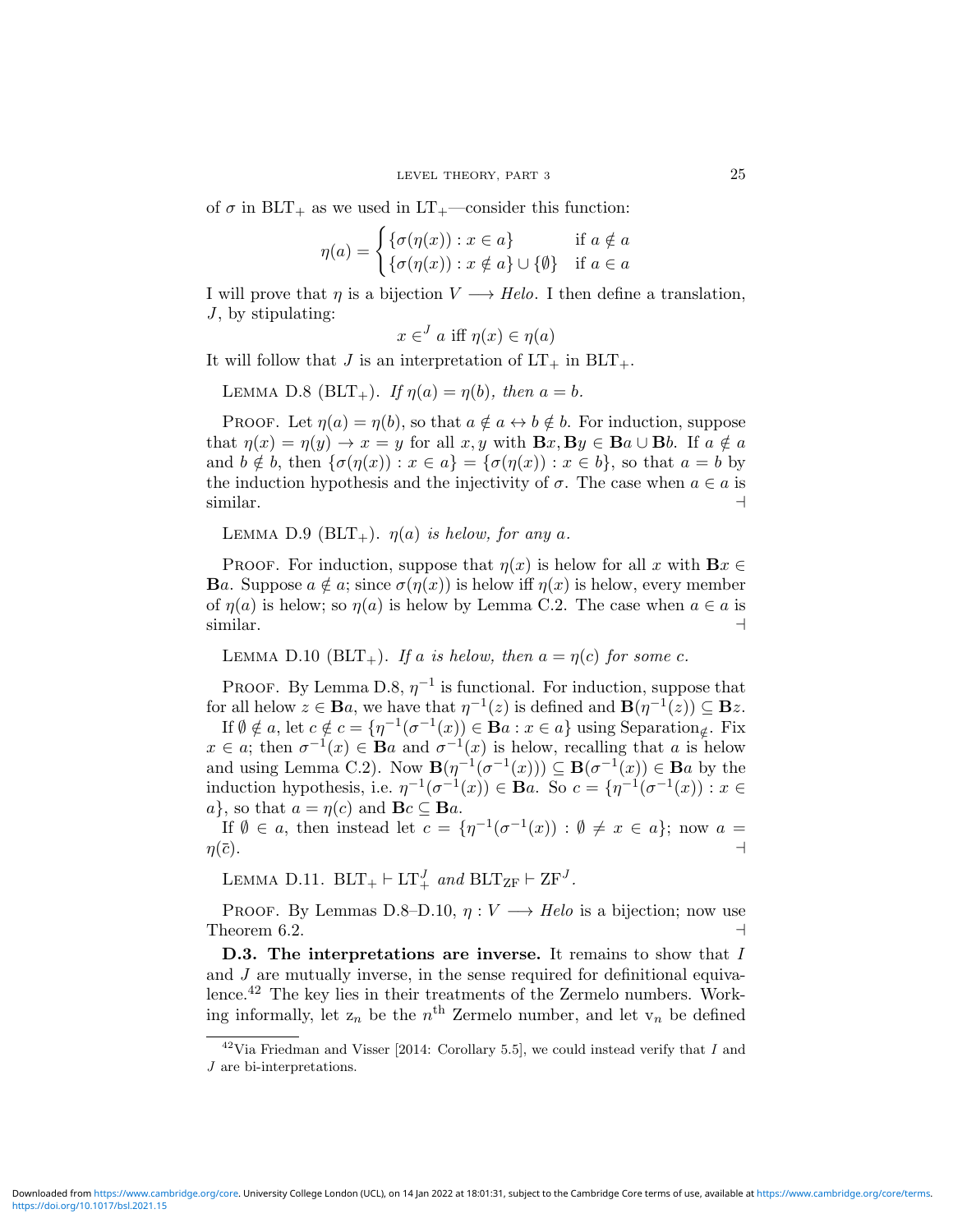similarly, but starting from V rather than  $\emptyset$ , i.e.:

$$
z_n = \overbrace{\{\ldots\{\emptyset\}}\ldots}
$$
\n
$$
v_n = \overbrace{\{\ldots\{V\}}\ldots}
$$

We can now consider two sequences:

 $z_0$ ,  $z_1$ ,  $z_2$ ,  $z_3$ , ...,  $z_{2n}$ ,  $z_{2n+1}$ , ...  $Z_0$ ,  $V_0$ ,  $Z_1$ ,  $V_1$ , ...,  $Z_n$ ,  $V_n$ ,

Inutitively,  $I$  treats the former sequence as the latter, and  $J$  treats the latter as the former. The proof that  $I$  and  $J$  are mutually inverse simply builds on this intuitive thought.

Here are two facts which make the intuitive thought precise:

LEMMA D.12 (LT<sub>+</sub>).  $\forall x \ x \notin^I \emptyset$ , and  $\forall x \ x \in^I \{\emptyset\}$ , and  $\forall x(x \in^I I)$  $z_{n+2} \leftrightarrow x = z_n$  for all n.

LEMMA D.13 (BLT<sub>+</sub>).  $\eta(z_n) = z_{2n}$  and  $\eta(v_n) = z_{2n+1}$ , for all n.

The proofs of both facts are trivial. Using the second fact, though, I can build up to the proof in BLT<sub>+</sub> that  $x \in a$  iff  $(x \in^I a)^J$ :

LEMMA D.14 (BLT<sub>+</sub>). The function  $\sigma^{J}$ , i.e. the J-interpretation of LT's definition of  $\sigma$ , maps  $z_n \mapsto v_n \mapsto z_{n+1}$ , and  $x \mapsto x$  otherwise.

PROOF. Note that  $z_{2n} \in z_{2n+1} \in z_{2n+2}$ , with these membership facts unique. So  $\eta(z_n) \in \eta(v_n) \in \eta(z_{n+1})$ , by Lemma D.13, i.e.  $z_n \in J \, v_n \in J$  $z_{n+1}$ .

LEMMA D.15 (BLT<sub>+</sub>).  $\eta(\sigma^{J}(a)) = \sigma(\eta(a))$ , for all a.

PROOF. By Lemmas D.13–D.14, we have  $\eta(\sigma^J(z_n)) = \eta(v_n) = z_{2n+1}$  $\sigma(z_{2n}) = \sigma(\eta(z_n))$  and  $\eta(\sigma^J(v_n)) = \eta(z_{n+1}) = z_{2n+2} = \sigma(z_{2n+1}) =$  $\sigma(\eta(\mathbf{v}_n))$ . Now suppose  $a \neq \mathbf{z}_n$  and  $a \neq \mathbf{v}_n$  for any n, so that  $\sigma^{J}(a) = a$ and hence  $\eta(\sigma^J(a)) = \eta(a)$ ; moreover,  $\eta(a) \neq z_n$  for any n by Lemma D.13; so  $\eta(\sigma^{J}(a)) = \eta(a) = \sigma(\eta(a)).$ 

LEMMA D.16 (BLT<sub>+</sub>).  $\eta(\sigma^J(x)) \in \eta(a) \leftrightarrow a \notin a$  iff  $x \in a$ 

PROOF. If  $a \notin a$  then  $\eta(a) = {\eta(\sigma^J(x)) : x \in a}$  by Lemma D.15. If  $a \in \alpha$  then  $\eta(a) = {\eta(\sigma^J(x)) : x \notin a} \cup {\emptyset}$ , and note that  $\emptyset \neq \eta(\sigma^J(x)) =$  $\sigma(\eta(x))$  for all x.

LEMMA D.17 (BLT<sub>+</sub>).  $x \in a$  iff  $(x \in I a)^J$ 

PROOF. Using Lemma D.16 and the fact that  $a \notin a$  iff  $\eta(\emptyset) = \emptyset \notin \eta(a)$ , note the following chain of equivalent formulas:

- $(1)$   $x \in a$
- (2)  $\eta(\sigma^J(x)) \in \eta(a) \leftrightarrow \eta(\emptyset) \notin \eta(a)$ (3)  $(\sigma(x) \in a \leftrightarrow \emptyset \notin a)^J$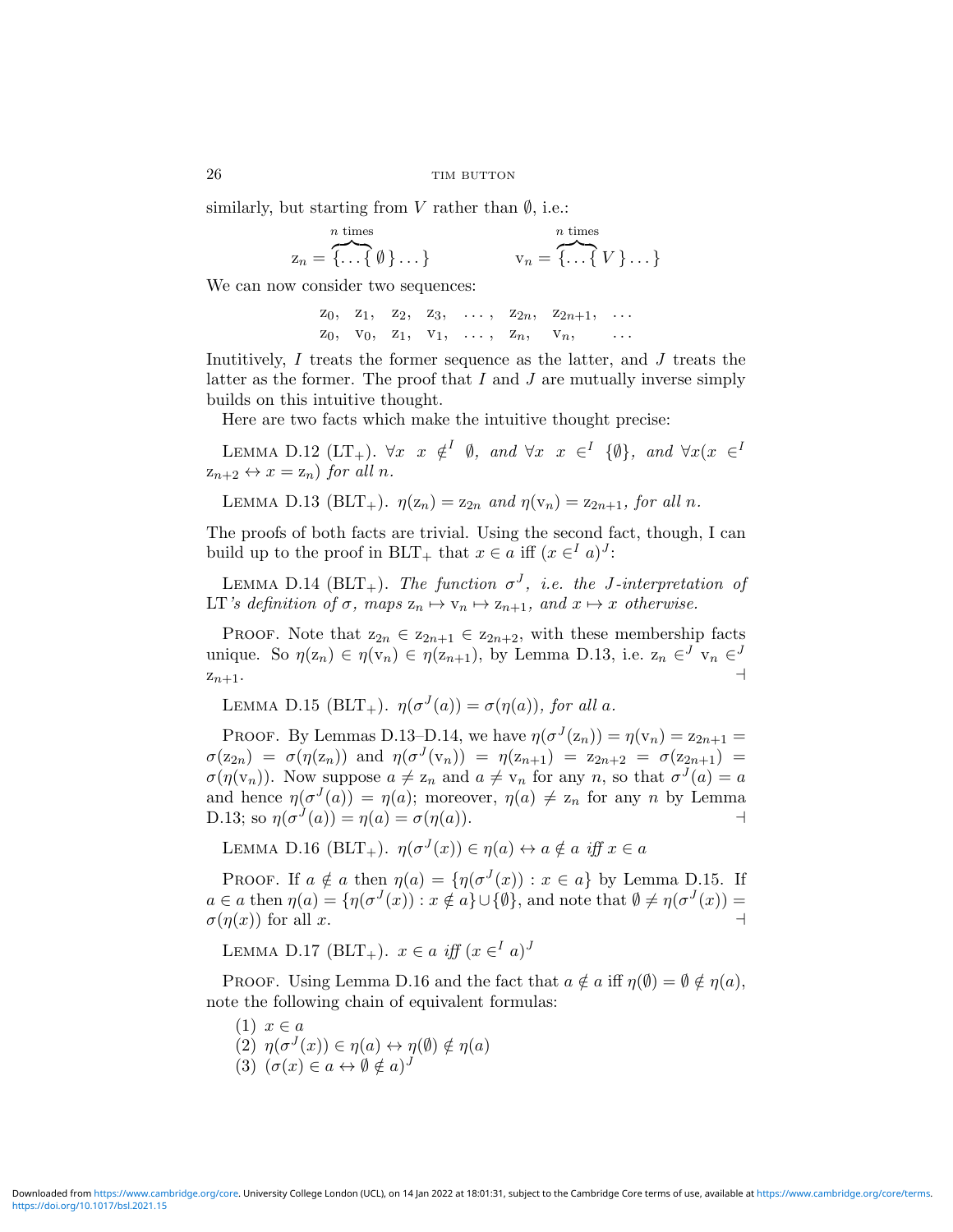$$
(4) (x \in I a)^J
$$

It remains to show in LT<sub>+</sub> that  $x \in a$  iff  $(x \in J a)^I$ . Working in BLT<sub>+</sub>, define  $\mu$  as a map sending  $z_{n+1} \mapsto v_n \mapsto z_n$  and  $x \mapsto x$  otherwise; by Lemma D.14, if  $x \neq \emptyset$  then  $\mu^{-1}(x) = \sigma^{J}(x)$ . We then have two quick results:

LEMMA D.18 (BLT<sub>+</sub>).  $\eta(x) \in \eta(a)$  iff  $(x = \emptyset \land a \in a) \lor (x \neq \emptyset \land (\mu(x) \in$  $a \leftrightarrow a \notin a$ )

PROOF. If  $x = \emptyset$ , then  $\eta(\emptyset) = \emptyset \in \eta(a)$  iff  $a \in a$ . If  $x \neq \emptyset$ ; use Lemma D.16.  $\Box$ 

LEMMA D.19  $(LT_+)$ . If  $x \neq \emptyset$ , then  $\sigma(\mu^{I}(x)) = x$ .

PROOF. By Lemma D.12,  $\mu^I$  maps  $z_{n+2} \mapsto z_{n+1} \mapsto z_n$ , and  $x \mapsto x$  $\alpha$  otherwise.

LEMMA D.20  $(LT_+)$ .  $x \in a$  iff  $(x \in J a)^{D}$ 

PROOF. Using Lemmas D.19 and  $D.18<sup>I</sup>$ , note the following chain of equivalent formulas:

 $(1)$   $x \in a$ (2)  $(\emptyset = x \land x \in a) \lor (\emptyset \neq x \land x \in a)$ (3)  $(\emptyset = x \land x \in a) \lor (\emptyset \neq x \land \sigma(\mu^{I}(x)) \in a)$ (4)  $(\emptyset = x \land a \in^I a) \lor (\emptyset \neq x \land (\mu^I(x) \in^I a \leftrightarrow \emptyset \notin a))$ (5)  $(\emptyset = x \land a \in \{^I \} a) \lor (\emptyset \neq x \land (\mu^I(x) \in \{^I \} a \leftrightarrow a \notin \{^I \} a))$ (6)  $((\emptyset = x \land a \in a) \lor (\emptyset \neq x \land (\mu(x) \in a \leftrightarrow a \notin a)))^{\textit{I}}$ (7)  $(\eta(x) \in \eta(a))^I$  $(8)$   $(x \in J a)^{I}$ 

 $\overline{\phantom{0}}$ 

Theorem 7.1 now follows from Lemmas D.7, D.11, D.17, and D.20.

D.4. Finitary cases of definitional equivalences. The base theories, LT and BLT, are not definitionally equivalent. To see this, consider:

lt(1) := 1 blt(1) := 2 lt(n + 1) := 2lt(n) blt(n + 1) := 2blt(n)+1

Any model of LT with n levels has  $lt(n)$  sets, and any model of BLT with *n* bevels has  $\text{blt}(n)$  sets. In particular, there is a model of LT with four sets, but no model of BLT has four sets. So LT and BLT are not definitionally equivalent.

There is, though, a nice definitional equivalence when we insist that there are infinitely many sets but that every set is finite. Concretely: let LT<sub>fin</sub> be LT<sub>+</sub> + ¬Infinity, and let BLT<sub>fin</sub> be BLT<sub>+</sub> + ¬Infinity<sub>∉</sub>. Our earlier results immediately entail that  $LT_{fin}$  and  $BLT_{fin}$  are definitionally

 $\overline{\phantom{a}}$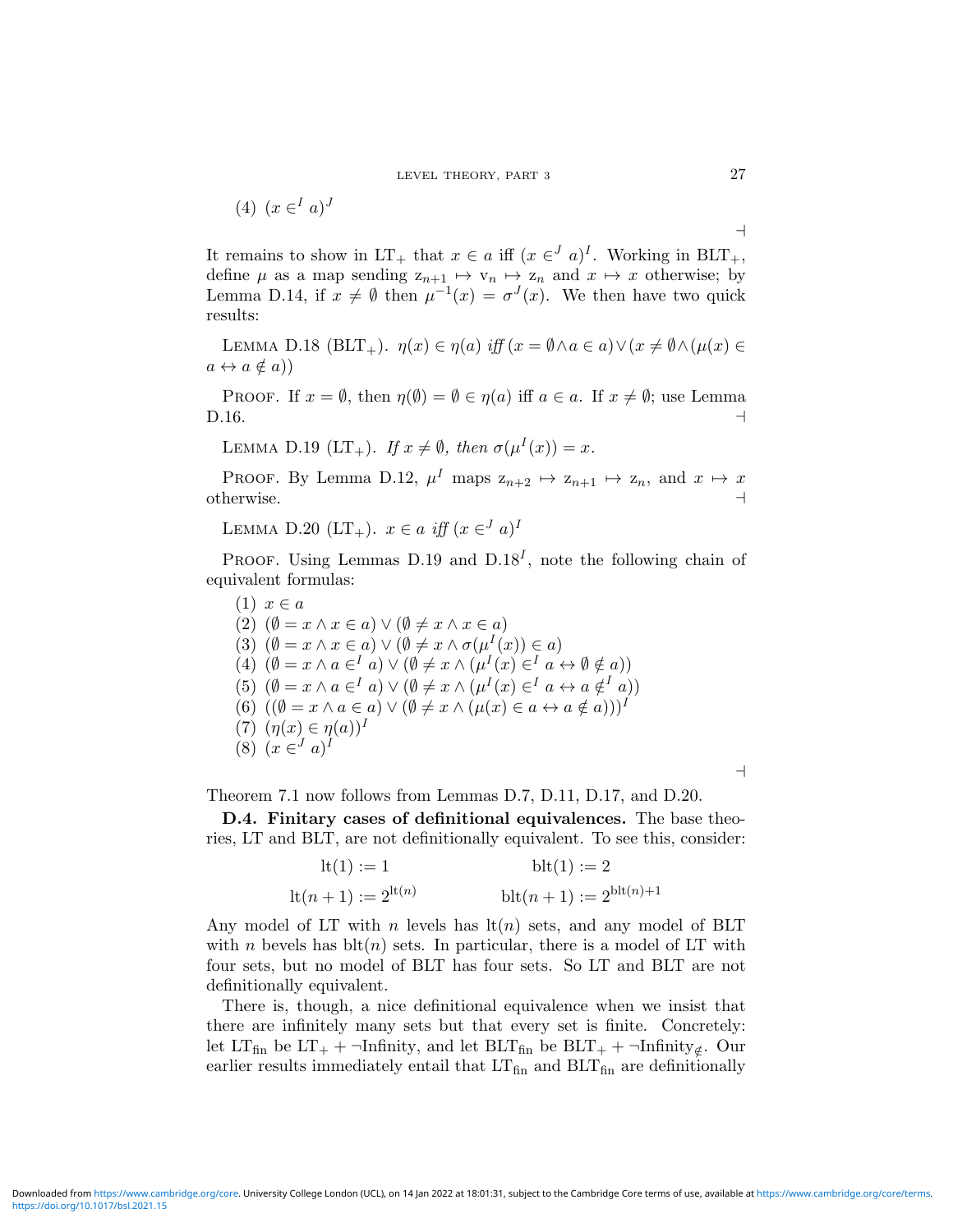equivalent. Moreover, as noted in Pt.1  $\S7$ , LT<sub>fin</sub> is equivalent to ZF<sub>fin</sub>. Finally,  $ZF_{fin}$  and PA are definitionally equivalent.<sup>43</sup> So:

LEMMA D.21. PA,  $ZF_{fin}$ ,  $LT_{fin}$ , and  $BLT_{fin}$  are definitionally equivalent.

#### REFERENCES

GEORGE BOOLOS [1971], The iterative conception of set, The Journal of Philosophy, vol. 68, no. 8, pp. 215–31.

GEORGE BOOLOS [1989], Iteration again, *Philosophical Topics*, vol. 17, no. 2, pp. 5–21.

TIM BUTTON AND SEAN WALSH [2018], *Philosophy and model theory*, Oxford University Press, Oxford.

ALONZO CHURCH [1974], Set theory with a universal set, **Proceedings of the tarski** symposium (Leon Henkin, editor), Providence RI, pp. 297–308.

JOHN HORTON CONWAY [1976], On numbers and games, Academic Press, Inc, London.

MICHAEL COX AND RICHARD KAYE [2012], Amphi-ZF: Axioms for Conway games, Archive for Mathematical Logic, vol. 51, pp. 353–71.

THOMAS FORSTER [2001], Church's set theory with a universal set, Logic, meaning and computation (C Anthony Anderson and Michael Zelëny, editors), Springer, Dordrecht, pp. 109–38.

THOMAS FORSTER [2008], The iterative conception of set, Review of Symbolic Logic, vol. 1, no. 1, pp. 97–110.

HARVEY M FRIEDMAN AND ALBERT VISSER [2014], When bi-interpretability implies synonymy, Logic Group Preprint Series, vol. 320, pp. 1–19.

Richard Kaye and Tin Lok Wong [2007], On interpretations of arithmetic in set theory, Notre Dame Journal of Formal Logic, vol. 48, no. 4, pp. 497-510.

URSULA K LE GUIN [1974], The dispossessed, Harper & Row.

BENEDIKT LÖWE [2006], Set theory with and without urelements and categories of interpretation, Notre Dame Journal of Formal Logic, vol. 47, no. 1, pp. 83-91.

EMERSON MITCHELL [1976], A model of set theory with a universal set, Ph.D. thesis, Madison, Wisconsin.

RICHARD MONTAGUE [1965], Set theory and higher-order logic, Formal systems and recursive functions (John Crossley and Michael Dummett, editors), North-Holland, Amsterdam, Proceedings of the Eight Logic Colloquium, July 1963, pp. 131– 48.

RICHARD MONTAGUE, DANA SCOTT, AND ALFRED TARSKI [unpublished],  $An$   $ax$ iomatic approach to set theory, Archive copy from the Bancroft Library (BANC MSS 84/69 c, carton 4, folder 29-30).

URS OSWALD [1976], Fragmente von "New Foundations" und Typentheorie, Ph.D. thesis, ETH Zürich.

MICHAEL POTTER [1990], Sets: An introduction, Oxford University Press, Oxford.

 $43$  Kaye and Wong [2007: Theorems 3.3, 6.5, 6.6]. ZFfin is the theory with all of ZF's axioms except that: (i) Zermelo's axiom of infinity is replaced with its negation; and (ii) it has a new axiom,  $\forall a(\exists t \supseteq a)(t)$  is transitive).